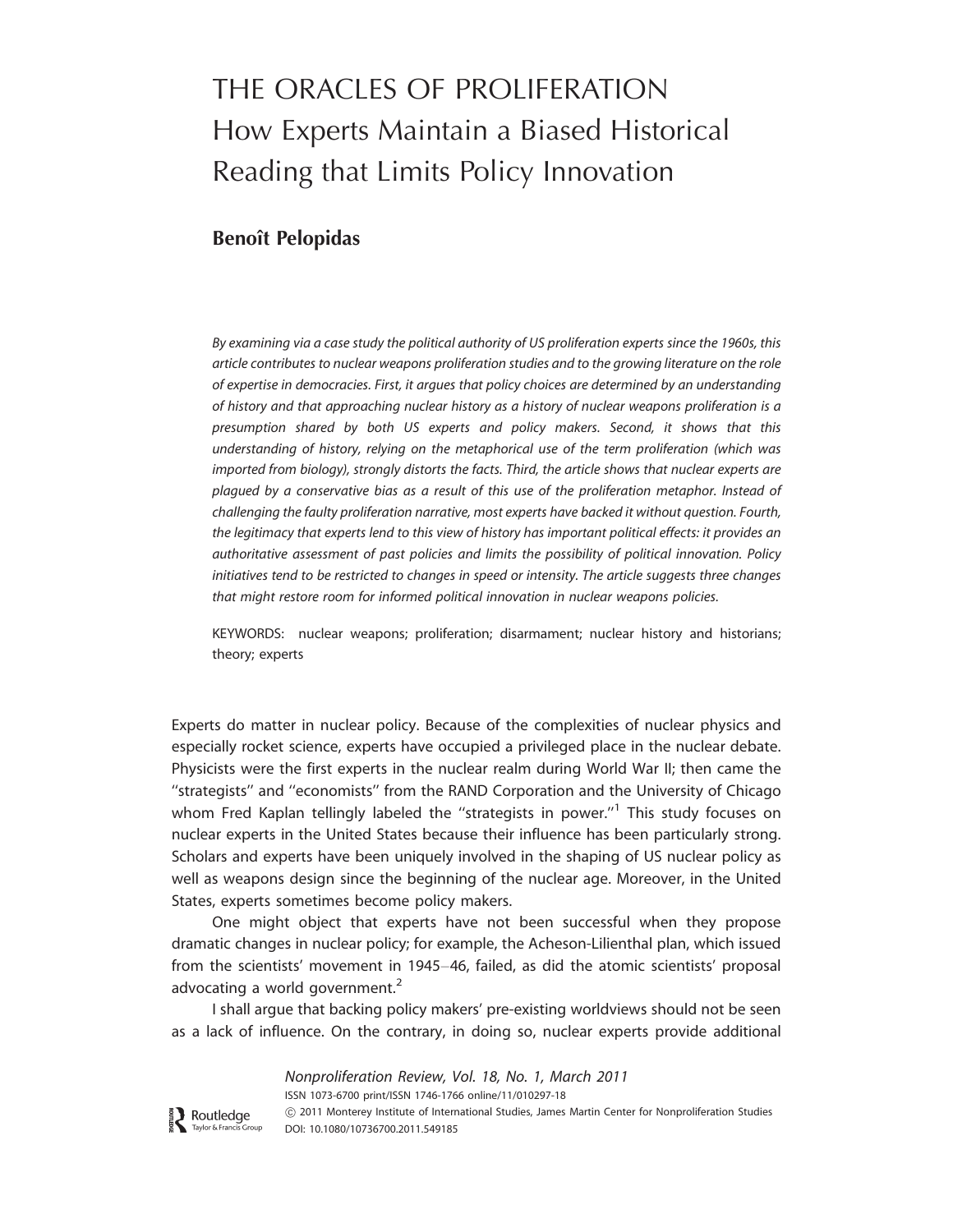legitimacy to past policies; they also miss the opportunity to help policy makers think creatively and suggest that they needn't, and they delegitimize some past policies but limit the realm of choice and the possibility of radical innovation. Changes tend to be conceived of in terms of speed and intensity in the implementation of past policies. In other words, experts keep policy innovation constrained by a view of history that I label the ''proliferation paradigm.''

I borrow the notion of paradigm from the philosopher of science Thomas Kuhn, instead of using the notion of proliferation narrative, for two reasons. First, experts' claim of truth brings them closer to scientists. Second, Kuhn's definition of a paradigm as ''an organizing principle which can govern perception itself'' inside which scientific or experts' "puzzles" will be built is helpful in studying the effects of an intellectual framework.<sup>3</sup>

In this article, I will therefore demonstrate four things. First, US experts and policy makers have shared the proliferation paradigm as a view of the nuclear past and future since at least the 1960s. Second, this paradigm has been based on a careless use of the metaphor of proliferation. Third, this metaphor introduces biases in the way people look at the nuclear historical record, overemphasizing certain aspects and hiding others. Finally, once I have established these biases thanks to a systematic evaluation of the historical record, I will show the political effects of this paradigm.<sup>4</sup>

## The Proliferation Paradigm as a Widespread Understanding of Nuclear History among US Experts and Policy Makers

As William Potter and Gaukhar Mukhatzhanova write: the ''tendency to view nuclear weapons diffusion in terms of automaticity and contagion is not confined to ... a particular political or professional orientation. Indeed, it is equally visible among U.S. officials in past and current administrations, international organizations, scholars, nongovernmental analysts and media pundits."<sup>5</sup>

The major cleavage among analysts of nuclear history shows how this idea of an underlying law of history leading to an increase of nuclear weapon actors over time works as a paradigm as defined above. This idea is the grand framework within which the cleavages are taking place. Thus, the two sides of the central divide between optimists and pessimists, as well as a recent attempt at going beyond these polarities, all share this view of nuclear history, which suggests that the number of actors with nuclear weapons has increased throughout the history of armament, slowly rising from zero in 1945 to the nine known today.<sup>6</sup> Over the last fifteen years or so, scientific research has challenged this view, but it remains nonetheless widely held and continues to inform predictions.<sup>7</sup>

This approach now includes non-state actors, which are imagined to have the inclination and the ability to go for the bomb. Following fears surrounding the security of the former Soviet arsenal, the dismantling of the A.Q. Khan network revealed that technology transfer was easier than had been anticipated. $8$  If most analysts agree that nuclear terrorism is the least likely form of weapons of mass destruction terrorism, then the debate among experts has effectively turned away from issues of nuclear capabilities and ambitions in favor of a third matter: namely, that of preventing the acquisition and use of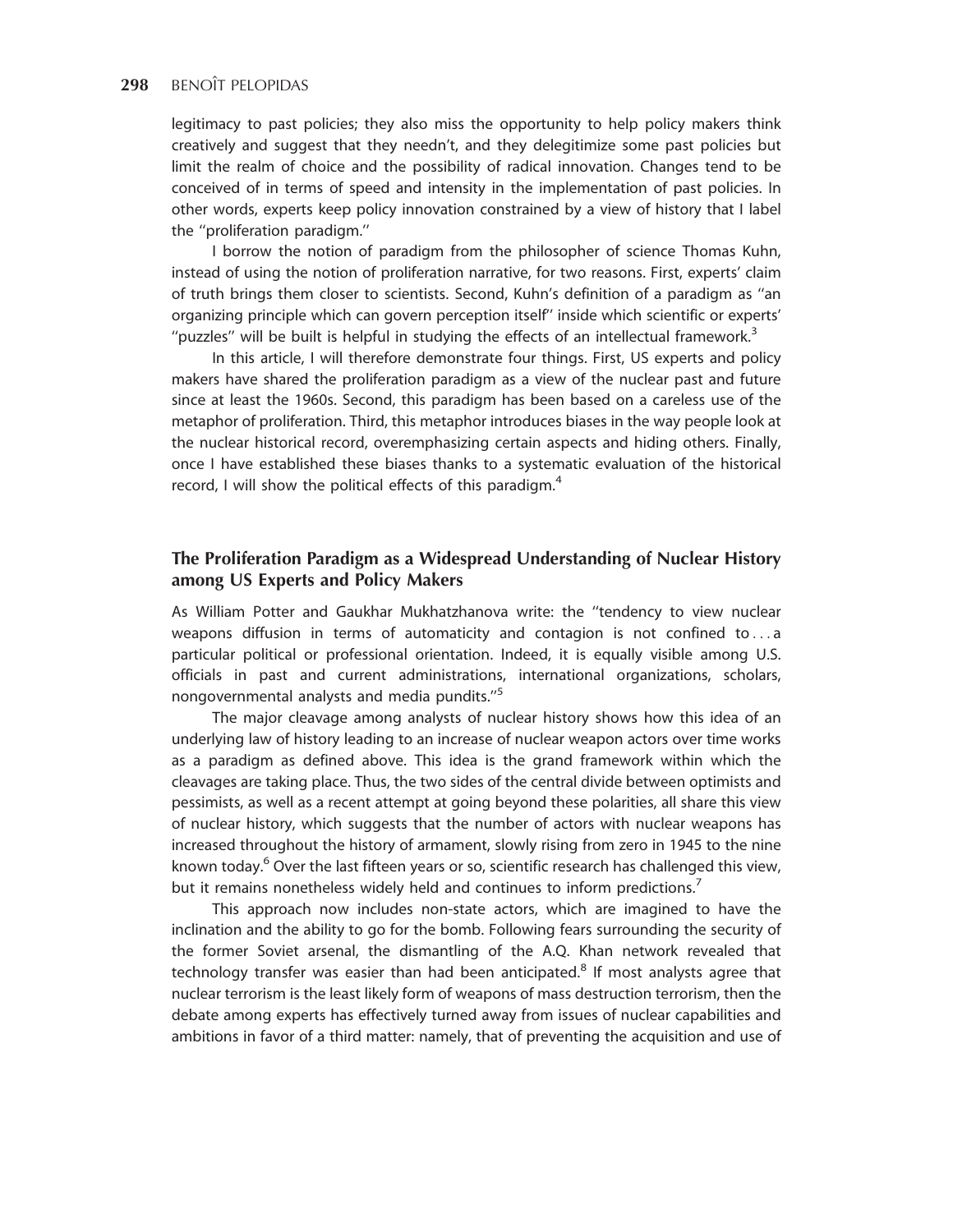nuclear weapons.<sup>9</sup> This reveals an implicit belief in the extension to non-state actors of the alleged general principle of an inevitable increase in the number of actors with nuclear weapons.

The concept of an inevitable increase in the number of actors possessing nuclear weapons is maintained by the metaphorical clock, known as the ''Doomsday Clock,'' that has appeared on the cover of the Bulletin of the Atomic Scientists since June 1947. Midnight represents nuclear apocalypse, and the clock displays the time yet to elapse (''minutes to midnight'') before that moment arrives; according to this logic, the world is slowly but surely nearing destruction. A rise in the number of actors with nuclear weapons is one of the reasons for which time elapses on the clock in question.<sup>10</sup> Following the end of the Cold War, in 1991 the minute hand of the clock ticked backward, and humanity was said to have moved away from the moment of its own obliteration by eleven symbolic minutes since 1988. In the early 1990s, some members of the governing body of the Bulletin suggested that the clock be replaced by a different symbol, but the proposal was rejected. This illustrates the permanence of a desire to imagine a history oriented toward proliferation, even among those who are committed to abolishing nuclear weapons, as has historically been the case of the Bulletin.<sup>11</sup>

In the late 1950s and early 1960s, a series of National Intelligence Estimates and scholarly works were already focusing on the " $N+1$  country" problem and trying to identify the relevant candidates. The 1965 Gilpatrick Committee report was another version of this approach, offering one of the earliest mentions of a proliferation ''chain reaction. $12$ <sup>12</sup> This is only the pessimistic version of the proliferation paradigm.

International relations scholar and neorealist Kenneth Waltz and the so-called optimists offer another version based on the assertion that a steady rise in the number of nuclear weapon states increases international security by establishing new situations with mutual deterrents. Waltz considers this trend to be as necessary as its pessimistic counterpart, even though he suggests that the pace will be slow and points out that a general theory of international relations cannot predict a phenomenon as complex as proliferation.<sup>13</sup>

The most radical variant of this analysis of nuclear history, which sees it as being inevitably linear, views the historical trend in terms of speed: only the rate of the increase in the number of nuclear weapon states can be altered, and not the direction of the trend (see Figure 1). This idea is an old one. Thomas Reed and Danny Stillman provide a recent example of that linear understanding of nuclear history in their book The Nuclear Express (which received media attention as well as criticism).<sup>14</sup> "In 1938, the Nuclear Express pulled out of Berlin. For half a century it picked up speed, but never came off the rails,'' wrote Reed and Stillman.<sup>15</sup> "The Nuclear Express now hurtles into a new century with a boxcar of new technology, a hopper filled with fissile materials, a mail car packed with cash and millions of sleeping passengers. The engineers driving this train seem unconcerned about the safety and well-being of those passengers, even their own children. A massive train wreck, defying all previous human experience, could lie ahead."<sup>16</sup>

A more moderate—and widespread—variant maintains that the trend is necessary. This variant is less emphatic where its linear development is concerned: it recognizes that there are periods of stagnation and even times when arsenals and the number of nuclear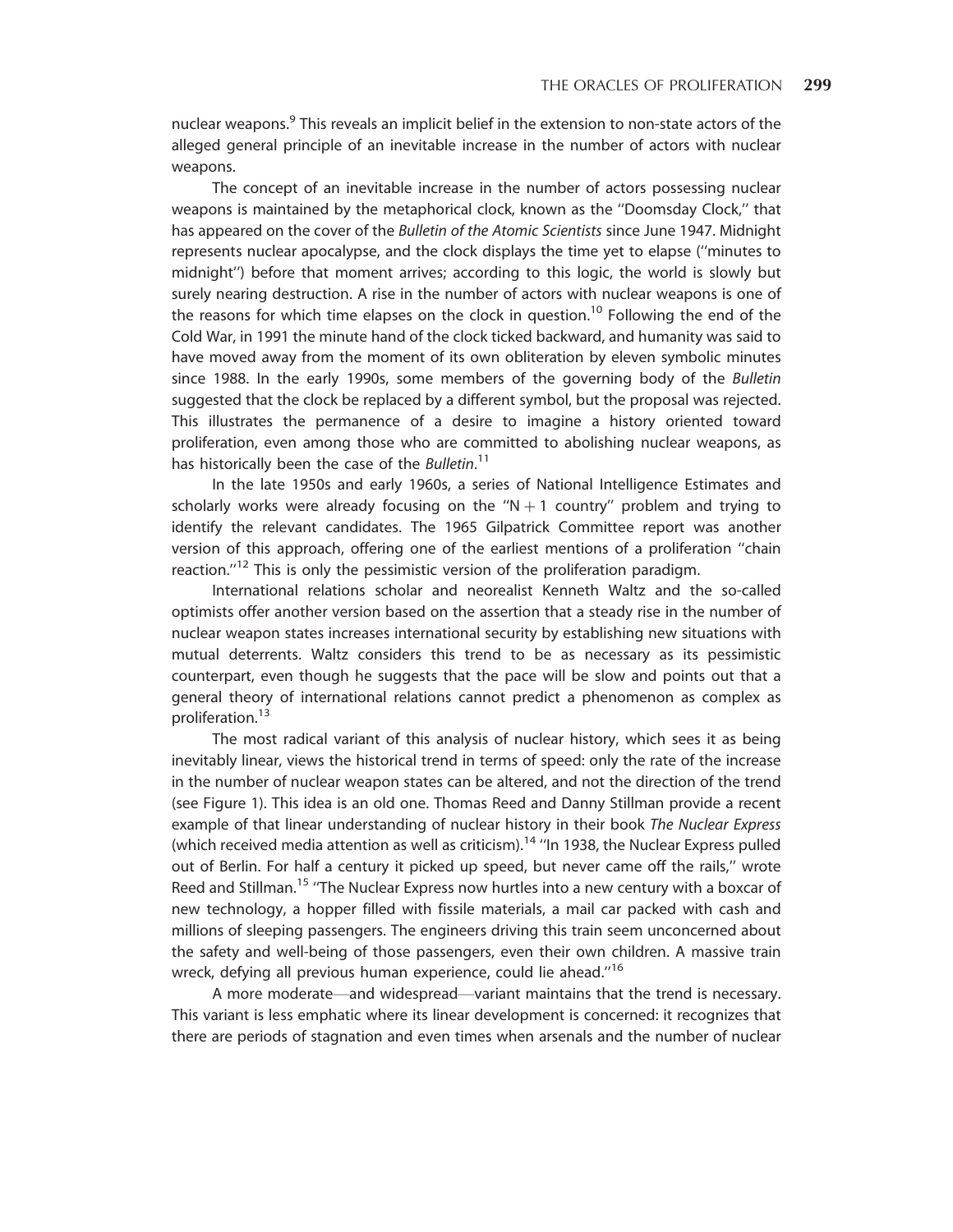#### FIGURE 1

Linear representation of the ''proliferation paradigm.''



Adapted from Thomas Reed and Danny B. Stillman, Nuclear Express: A Political History of the Bomb and its Proliferation (Minneapolis: Zenith Press, 2009), p. 265; with data from Robert S. Norris, senior research associate, Natural Resources Defense Council.

weapon states decrease but sees these as moments of deviation in a wider trend. Advocates of this variant have recourse to a ''wave'' metaphor in which the size and number of waves that provoke an increase in the number of nuclear weapon states are greater than the size and number of those that do not. This vision therefore points toward a new wave of nuclear proliferation.<sup>17</sup> Triggered by North Korea and Iran, the likes of Japan, Egypt, and Turkey (undoubtedly followed by Indonesia, Australia, Brazil, and Saudi Arabia) are seen as potential near-term nuclear states, which would make a nuclear "swell"-to extend the wave metaphor further-quite likely.

Whether pessimistic or optimistic, linear or nonlinear, the proliferation paradigm also implies retrospective illusion and labeling. Indeed, while the debate about nuclear weapons was not framed in terms of proliferation until the late 1950s or early 1960s, proliferation experts anachronistically label the Soviet decision to go nuclear as ''the first case of proliferation" because of their understanding of what would come next.<sup>18</sup> This retrospective illusion also has an impact on the ex post understanding of past surprises. It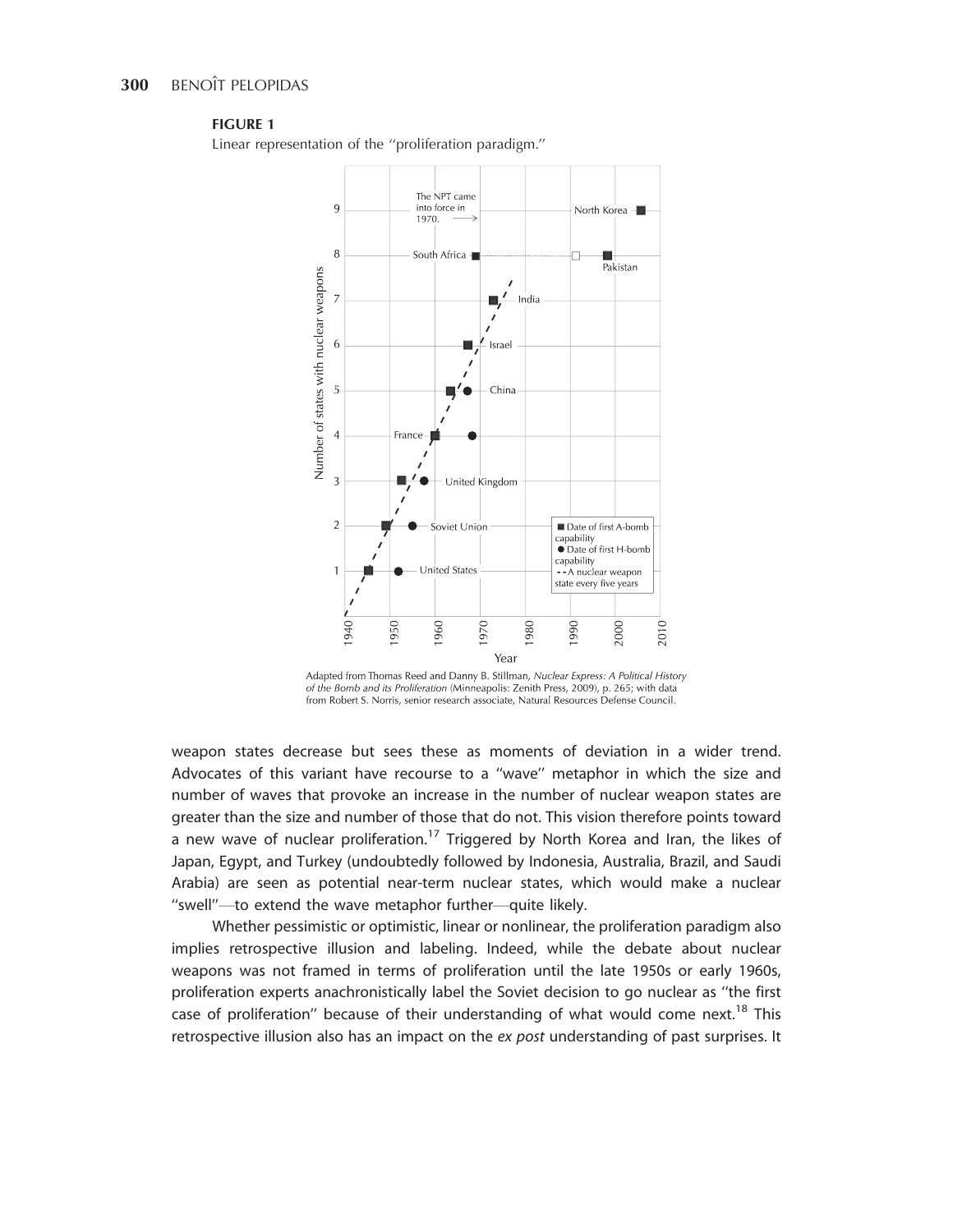leads to remembering the unexpected cases of nuclear acquisition while neglecting the numerous surprises of states deciding not to go nuclear; the states that gave up their nuclear ambitions or weapons would be forgotten for the same reasons.<sup>19</sup> The persistent excessive pessimism of forecasters in terms of the pace of proliferation as well as the number of actors predicted to cross the nuclear threshold in the years after the assessment suggests that the favorable surprises were far more numerous.<sup>20</sup> Even the exceptional South African case of dismantlement of an existing arsenal took the intelligence services and the experts by surprise. President F.W. de Klerk announced on March 24, 1993 that the South African arsenal had been dismantled, but the intelligence community remained suspicious long after the end of the International Atomic Energy Agency (IAEA) inspections.<sup>21</sup> Similarly, when nuclear weapons were not found in Iraq in 2003, the first reaction of the experts was not to contemplate absence but rather to build scenarios in which the weapons could have been transferred to Syria or destroyed just before the US invasion. Even when these scenarios were considered improbable, the possibility of the weapons being buried somewhere or stolen was often mentioned.<sup>22</sup> These cases show that when an anomaly occurs vis-à-vis the proliferation paradigm, experts tend to deny the anomaly. The reactions in both the Iraqi and South African cases show how hard it is to go against the proliferation paradigm because the absence of evidence can never incontrovertibly become evidence of absence. It therefore seems obvious why Harald Müller and Andreas Schmidt consider "the story of deproliferation" as "little known."<sup>23</sup>

The consensus surrounding the proliferation paradigm cannot be fully explained by the argument that the individuals who adhere to it are ''problem-solving'' experts, and that members of a more marginal group will do the critical-thinking work.<sup>24</sup> In fact, as seen in the case of the Bulletin of the Atomic Scientists, most of those who were advocating disarmament or abolition accepted the proliferation paradigm and used it to complain about the lack of progress.

## The Metaphor of Proliferation as a Cognitive Framework for the Proliferation Paradigm

The numerous different versions of that predominant analysis now have to be related to the expert community's systematic use of the metaphor of ''proliferation'' in order to understand how it can lead to the general consensus analyzed in the previous section. Indeed, this use has prevailed at least since policy analyst and strategist Albert Wohlstetter applied the term to nuclear weapons in April 1961 as the cognitive framework through which this interpretation of nuclear history has been imparted.<sup>25</sup> This is all the more important because the strongest biases attached to the proliferation paradigm can be traced to the careless use of this metaphor.

The shift from the term ''dissemination'' to ''proliferation'' establishes the metaphor that will shape the most prevalent interpretation of the phenomenon. The ''problem of the  $N + 1$  country," as Wohlstetter termed it, began to be addressed in university circles between 1958 and 1962 at the exact time when the term ''proliferation'' was transposed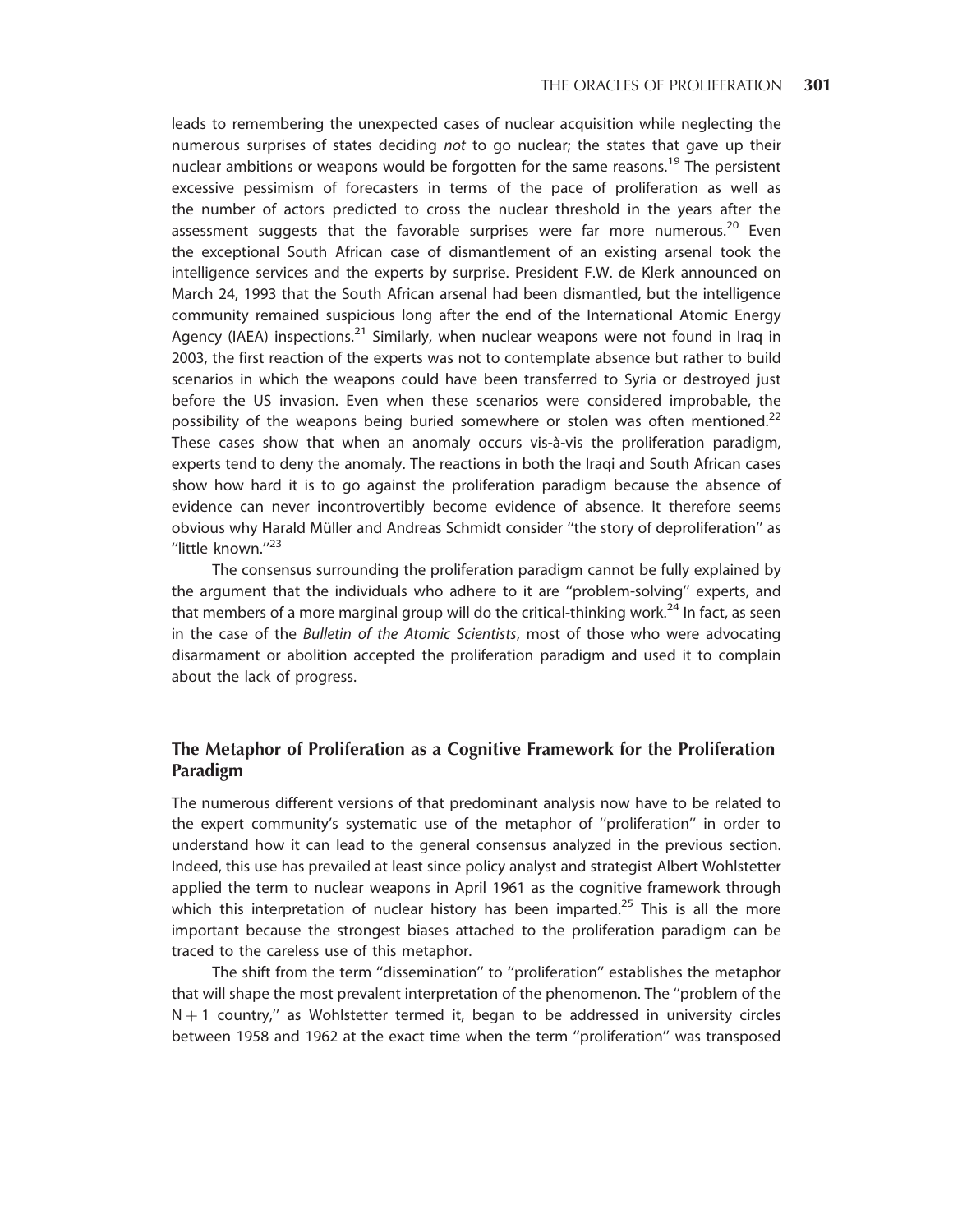by Wohlstetter into its new domain.<sup>26</sup> What might have remained a mere simile was concentrated into a metaphor: the increase in the number of actors with nuclear weapons is not like proliferation; it is proliferation.

Metaphors bring certain attributes to the fore while adding or deleting others; they limit the cognitive framework through which one conceives the phenomenon in question. By describing a battle using terms taken from the vocabulary of chess, for instance, one removes the emotional facet of war.<sup>27</sup> While the legitimacy of using metaphors in scientific discourse has been acknowledged, this requires either that nothing be deduced from the components of the metaphor or that scientists continue to maintain a reflexive relationship with it.<sup>28</sup>

To understand how the metaphor of proliferation lays the foundations for a belief in an inevitable increase in the number of nuclear weapon states, therefore, it is important to examine what exactly can be deduced from it.

First, it is worth addressing the strictly pathological connotations of the term ''proliferation'' as employed in the lexical field of biology, where it has been associated with cancer since the early twentieth century.<sup>29</sup> The process of cellular reproduction is monitored from outside, and when this monitoring fails, degeneration occurs and cancer develops, sometimes to the point of killing the organism in question. The pessimistic version of the paradigm can therefore find a starting point in this aspect of the metaphor; if you want to monitor proliferation, the biological metaphor suggests that an external interuention is necessary. The pathological connotation related to the circulation of weapons then spread to those states that sought to acquire nuclear weapons following the Cold War.<sup>30</sup>

Second, it must be noted that the expression ''proliferation of nuclear weapons'' underlines the element of self-begetting that is present in the phenomenon in question. This meaning appears in English even before the pathological element is introduced; indeed, the Oxford English Dictionary offers the following definition, which first appeared in the 1860s: "the formation or development of cells by budding or division."<sup>31</sup> When transposed into the nuclear domain, the term retains the connotation of an automatic process and leaves no room for the political factor, which had no relevance in cellular reproduction. Do the weapons themselves breed more weapons? It seems unlikely, but the metaphor disregards this fact. The biological metaphor of proliferation applied to the nuclear domain therefore results in a purely quantitative approach to the phenomenon and ultimately leads to a type of technological and economic determinism. This reasoning is a major source of the proliferation paradigm and lies behind the fears associated with the notion of "nuclear latency" that reemerges in the literature.<sup>32</sup> If one accords the metaphor its full value, then civilian nuclear programs serve as a halfway house in the multiplication of military nuclear arsenals. Such technological and economic teleology can be interpreted in two ways. On the one hand, it could be suggested that this attitude is born of prudence. In this case, since nuclear proliferation was identified on January 31, 1992 by the UN Security Council as a threat to international peace and security, the most reliable policy for achieving nonproliferation is to prevent actors from acquiring the means to build a bomb by erecting technical barriers to that process.<sup>33</sup> This option removes the need to identify the proliferators and to uncover their motives. On the other hand, one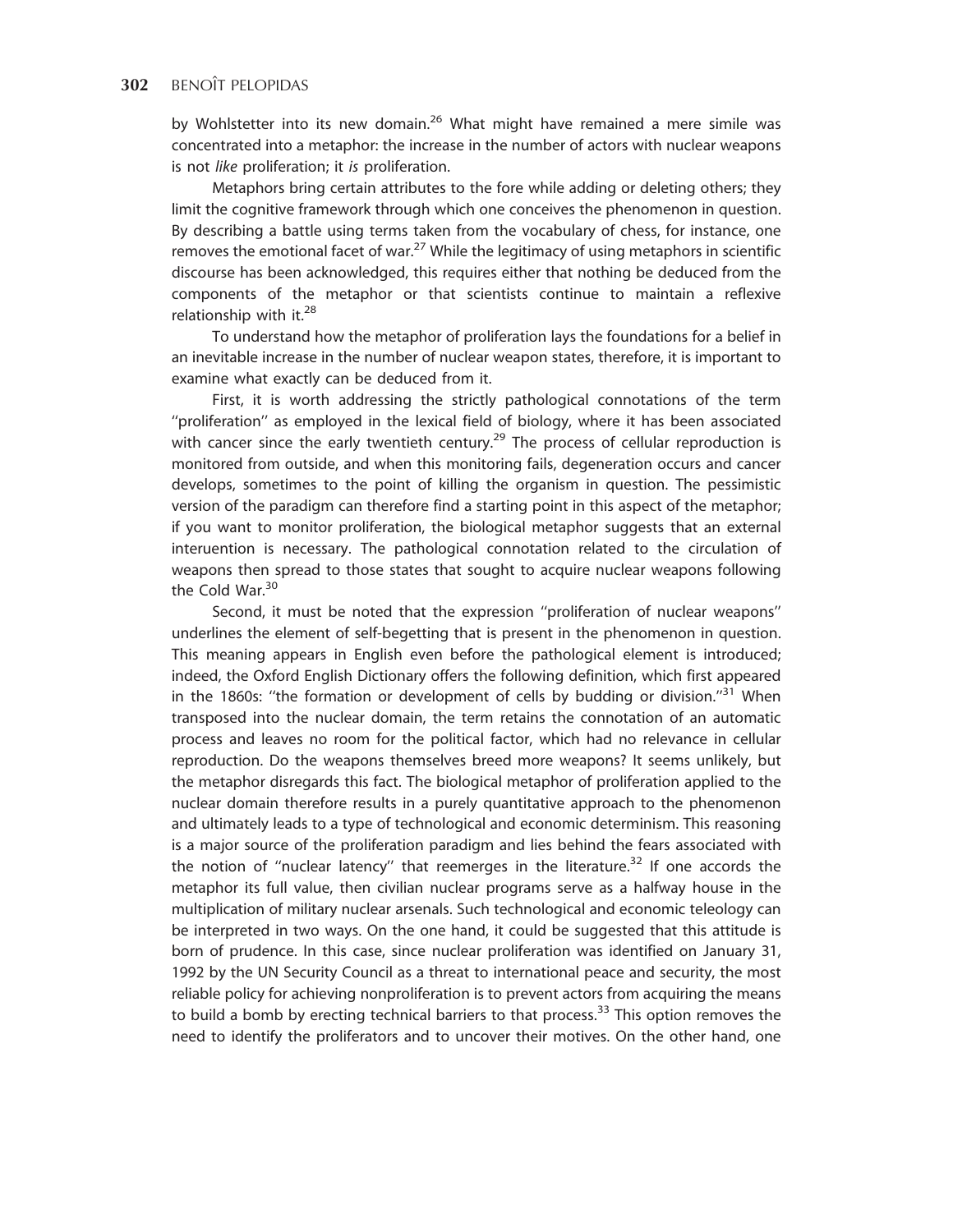could suggest that the effectiveness of the metaphor of proliferation in the political domain is even greater if it implies that the bomb is seen as intrinsically desirable. However extreme it may seem, the latter interpretation of the metaphor-which is tantamount to asserting that states do not proliferate merely because they are able to do so—is not uncommon.<sup>34</sup> This analysis is compatible with the two main versions of the realist approach, one of which sees the bomb as being thoroughly desirable, while the other recognizes that it has drawbacks as well as advantages. Indeed, as international relations scholar Jacques Hymans has put it, ''soft'' realism can readily become ''hard'' realism to the extent that the security guarantee will always be treated with some degree of suspicion.<sup>35</sup> The economic approach of Dagobert Brito and Michael Intriligator also demonstrates the desirability of the bomb when the authors state that ''as the cost of nuclear weapons falls, ... there will be new nuclear states unless new policies increase this cost."<sup>36</sup> A variation on this same theme is found in the widespread belief that chemical and biological weapons are the poor man's atom bomb.<sup>37</sup>

Third, the metaphor also implies a chain reaction. This element seems to be underlined later in the 1960s in the writings of physicist Sir John Cockcroft.<sup>38</sup> Just as cellular proliferation is a phenomenon that continues to occur following an initial division, nuclear proliferation is imagined in terms of a chain reaction once one party crosses the nuclear threshold. This also marks the beginning of a linear approach in terms of speed, which presents a series of waves as periods of temporary acceleration in the phenomenon of proliferation. When a state proliferates, the most widespread analyses argue that other states in the region will do the same in order to maintain a certain strategic balance. Today, most experts subscribe to the image of the ''strategic chain reaction."<sup>39</sup> Even political science scholar Etel Solingen, who criticizes the approach, occasionally succumbs to the fear of a chain reaction of proliferation in Southeast Asia.<sup>40</sup>

Though it has been established that the proliferation paradigm relies on the careless use of the metaphor of proliferation, this view of history remains to be tested. It is important to note, however, that the argument presented above does not imply that a historical discourse devoid of all metaphor is actually possible. Rather, I need only posit that a reflexive approach to the metaphor in question remains a possibility.

## The Proliferation Paradigm in Light of Nuclear History

Before examining the implications of the proliferation paradigm, it is useful to address the deductions arising from the metaphor that leads to that approach. Let me briefly list them: the pathological connotation related to the phenomenon of proliferation and transposed to those entities that represent it; the self-begetting nature of the phenomenon, which ultimately leads to capacity determinism; and, finally, the logic of a chain reaction, which suggests that the bomb represents the most appropriate response to a security threat posed by proliferation on the part of a neighbor.

First, proliferating regimes can alter their strategic approach before and after they have crossed the nuclear threshold. This argument throws into relief the limitations of the pathological aspect that the metaphor attributes to the bomb, whereby the proliferators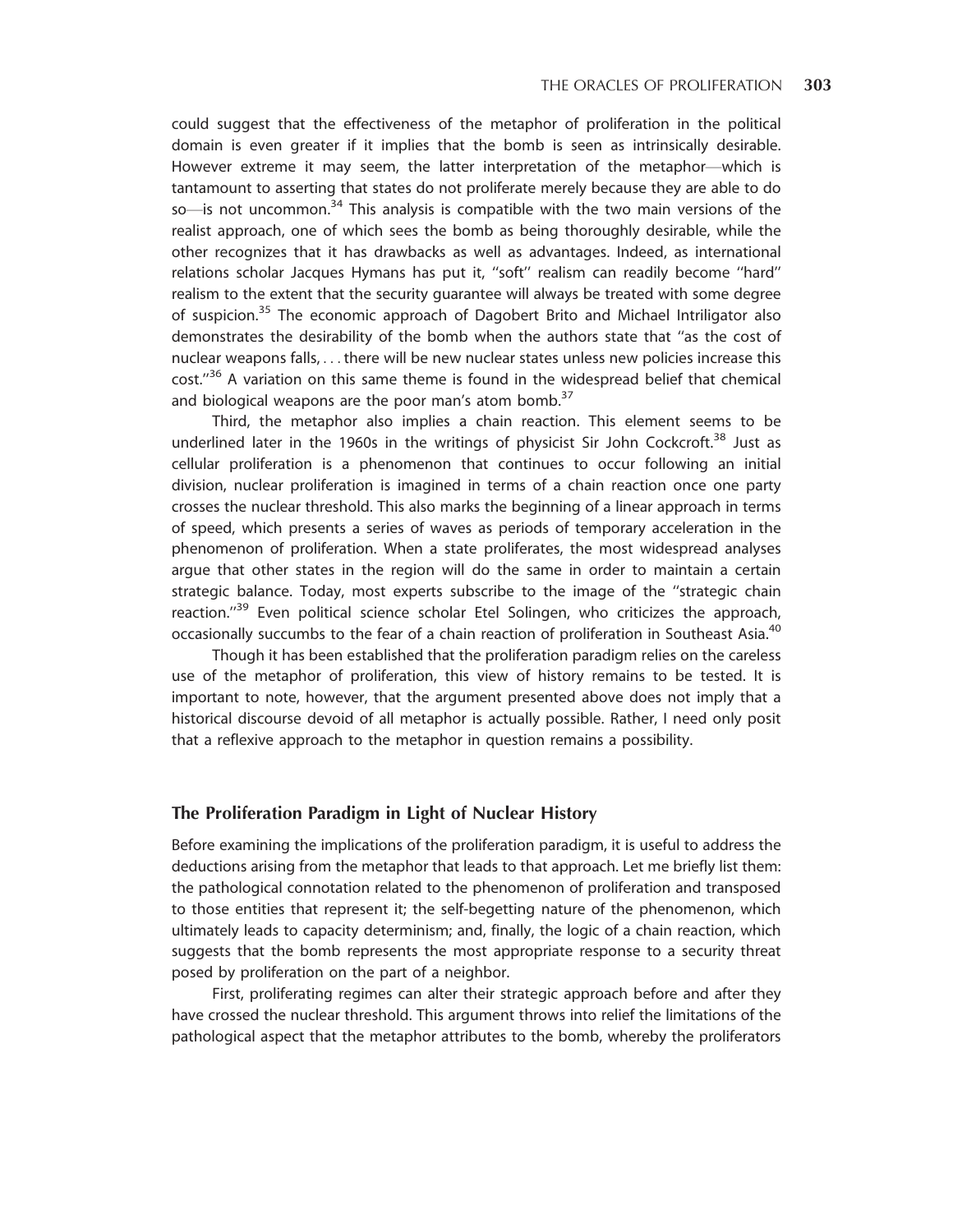are the hotbed that allows the disease to spread. The illness, then, can regress. Furthermore, most proliferating states have not succeeded in crossing the nuclear threshold, and South Africa dismantled its entire nuclear arsenal after having built six nuclear bombs and having had a fully operational nuclear weapon at its disposal for ten years.<sup>41</sup> Similarly, three states-Ukraine, Belarus, and Kazakhstan-came into existence with considerable portions of the Soviet arsenal within their borders, and all returned those arsenals to Russia under the Lisbon Protocol, which was signed on May 23, 1992; the arsenals were dismantled by 1996. $42$  Even Libya, which supported terrorist groups until the late 1980s and tried to acquire weapons after Muammar Qaddafi came to power in 1969, completely reconsidered its strategy from 1992 onward, when it included its weapons of mass destruction programs in negotiations with Washington and London. After lengthy talks, Libya officially announced that it was renouncing nuclear weapons in December 2003 and that it would dismantle its existing facilities under IAEA control and within a very tight deadline. $43$ 

Second, the self-begetting nature of proliferation (which is tantamount to the general principle of capacity determinism) maintains that any state able to acquire nuclear weapons will do so. There are at least two versions of this idea. One posits that there is a constant desire to go for the bomb, but that this desire can be tempered by technological barriers. The other agrees that this desire exists, but maintains that the networking of proliferation channels as confirmed by the discovery of the illicit A.Q. Khan nuclear ring considerably reduces the number of technological barriers in existence, so that countries that want to acquire the bomb will always find the financial and human means to take whatever steps will lead them to nuclear technology. In other words, where there is a will, there is a way. The desire for the bomb is present in both of these variants; they diverge only in their stances on the possibility of taking action and limiting it. Yet this pseudoprinciple is increasingly undermined by the historical record.

#### FIGURE 2

Historical comparison of the number of states with the technological capacity to acquire the bomb with the number of states that have done so.



Adapted from Jacques E.C. Hymans, The Psychology of Nuclear Proliferation: Identity, Emotions, and Foreign Policy (Cambridge: Cambridge University Press, 2006), p. 4.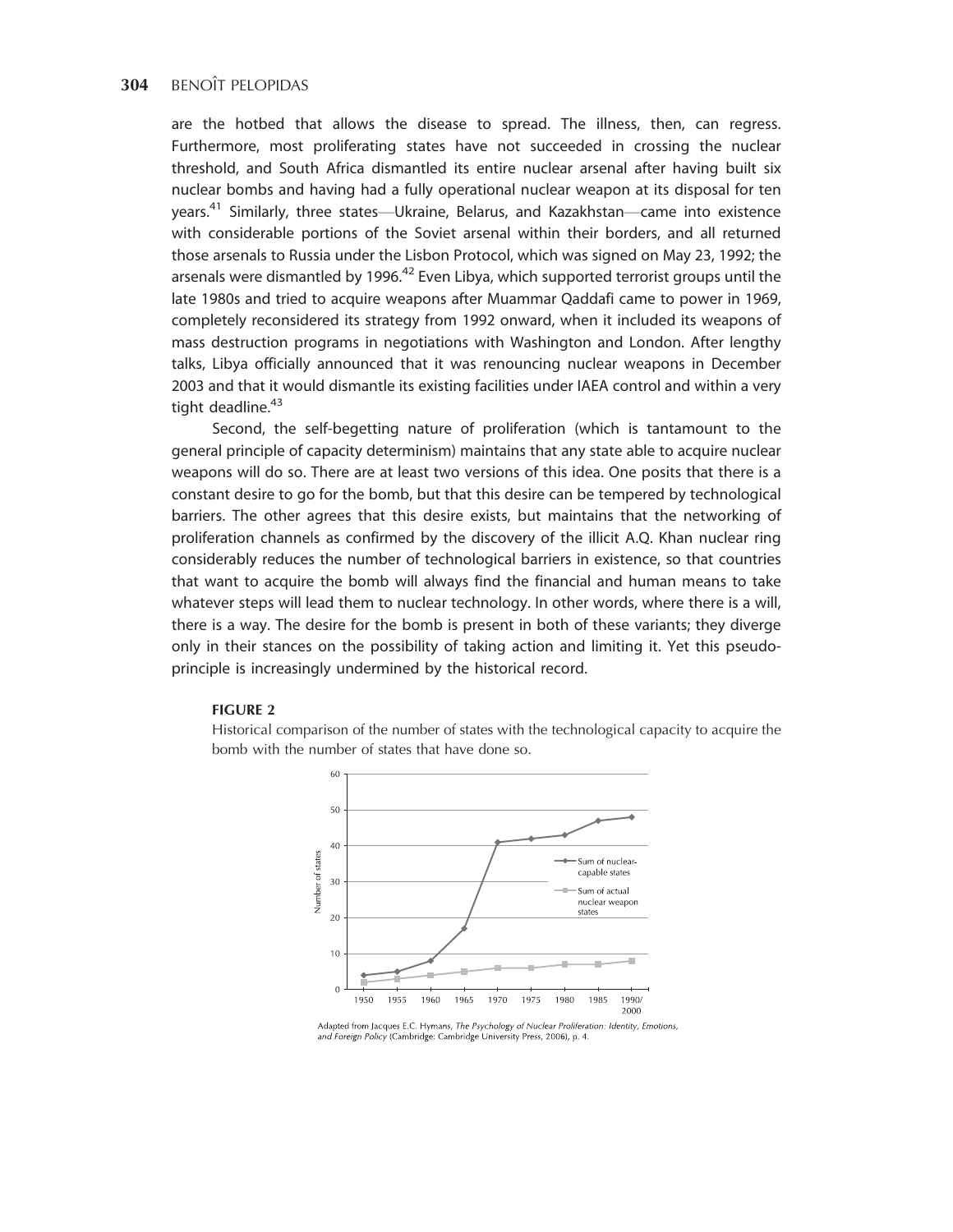If internal political debate sometimes sees the argument of capacity as a means of persuasion for crossing the nuclear threshold, as was the case in India, this does not always have to be the case.<sup>44</sup> Technologically advanced states such as Switzerland and Sweden have engaged in military nuclear activities yet have never crossed the threshold. Japan and Germany also fit into this category, and are even more relevant to this discussion because eminent nuclear experts have predicted that they would go nuclear.<sup>45</sup> Furthermore, if the general principle in question were valid, no nuclear weapon state would have relinquished the bomb, including South Africa. As time goes by, nuclear technology spreads, but contrary to what technological determinism would expect, nuclear weapons projects have increasingly been failing to achieve their ultimate objective, and those that have succeeded in recent years have needed more time than those undertaken in previous decades (see Figure 2).<sup>46</sup> One final argument to submit here is that, of all the states that have engaged in nuclear activity, those that put an end to their nuclear activities after acquiring a research reactor are more numerous than those that did so before acquiring such a facility. In other words, such a considerable technological advance does not make it more likely that a state will cross the nuclear threshold.<sup>47</sup>

Third, the bomb has not necessarily been seen as the most effective security guarantee against a proliferator, which casts the image of the chain reaction in a considerably different light. Egypt serves as a telling example here. In the 1950s, Cairo launched a military nuclear program in order to fend off any potential trouble from Tel Aviv and to establish Egypt as a regional leader.<sup>48</sup> The existence of an Israeli program was not well known at the time, and Egypt's conventional capacity was significantly higher than that of Israel.<sup>49</sup> When, at the beginning of the 1970s, Egypt abandoned its nuclear ambitions, the Israeli program was better known than when Egypt's program had begun, and the balance of conventional capacity had tipped against Egypt: Iran, Iraq, and Libyaall racing against one another for regional leadership—were suspected of proliferation.<sup>50</sup> Finally, Cairo had no security guarantees from Moscow. Some Egyptians believed that the Soviet Union would commit to protecting their country if Israel acquired a deterrent, but other sources flatly deny that such an agreement was in place. In addition, President Gamal Abdel Nasser publicly rejected its existence.<sup>51</sup> If the general principle discussed above held true, the significant degeneration of Egyptian security between the mid-1950s and the 1970s, including its defeat in 1967, should have led Egypt to take steps toward proliferation, had a response to proliferation been necessary at the time. But it did not. Scientifically, however, Egypt was the best equipped of all Arab nations: the desert would have proved an excellent site for testing, and in the 1960s, Egypt's resources were equal or superior to those of Israel or Pakistan when those states began their nuclear programs.<sup>52</sup> The nuclear chain reaction, a recurring tool of the alarmist camp inside the proliferation paradigm since the 1960s, is therefore not supported by much empirical evidence.

The three deductions that can be drawn from the metaphor of proliferation are therefore excessive when one consults nuclear history. Having established above that this metaphor was a cornerstone of the proliferation paradigm, I can now turn to the biases that it introduced in the general understanding of nuclear history.

In general terms, the proliferation paradigm has inspired excessively pessimistic predictions that have not come true. Moreover, the minute hand of the ''Doomsday Clock''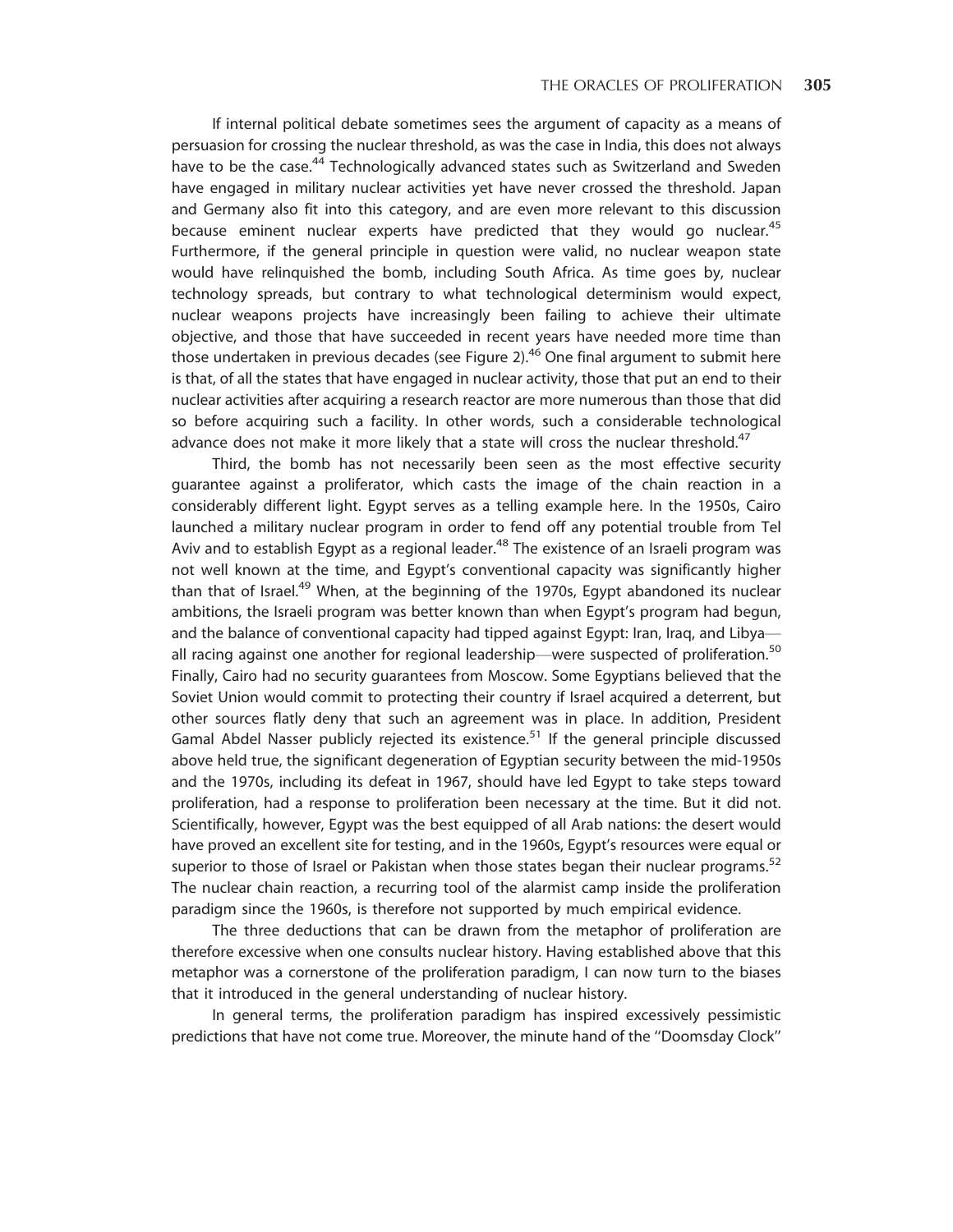has had to be turned back on several occasions-in 1960, 1963, 1969, 1972, 1988, 1990, 1991, and 2010.<sup>53</sup> If one examines horizontal proliferation, the proliferation paradigm obscures two crucial phenomena in nuclear history.

First, the vast majority of states simply have not tried to acquire nuclear weapons. The most pessimistic studies show that only thirty-nine states have engaged in nuclear activities at one time or another, regardless of any decisions to pursue the bomb.<sup>54</sup> This statistic does little to corroborate any belief in the intrinsic appeal of the bomb. Of the 192 states currently recognized by the United Nations, the most pessimistic figure for the number of states that at one time or another have engaged in nuclear activity stands at 20.3 percent. Naturally, the number of states having crossed the threshold is even lower: 4.7 percent, including North Korea (see Table 1).

Second, the general principle of a linear rise in the number of nuclear weapon states is undermined by the period from 1991 until 1998. During this time, not one state crossed the nuclear threshold, and no new proliferating state came on the scene.<sup>55</sup> This was not merely a period of status quo or nonproliferation, but rather the golden age of deproliferation, if viewed objectively rather than focusing exclusively on states that were acknowledged as having nuclear weapons. From this perspective, South Africa dismantled its nuclear arsenal fully between 1990 and 1991. The new government of Nelson Mandela, which was elected in 1994, chose not to reverse that decision.<sup>56</sup> Similarly, it is worth repeating that Ukraine, Belarus, and Kazakhstan all returned their inherited arsenals to Russia. The fact remains that between 1991 and 1996, when the dismantlement of the arsenals was complete, those three states were, objectively speaking, nuclear; at the time, Ukraine and Kazakhstan had (in purely quantitative terms) the third- and fourthlargest arsenals in the world.<sup>57</sup> In this sense, ten states were effectively said to have nuclear weapons in 1991-the five official states plus Israel, South Africa, and the three former Soviet republics—whereas five years later, that figure had fallen to six. If India is included by virtue of its peaceful test in 1974, the figures are eleven and seven, respectively. Horizontal deproliferation does exist, then, in spite of the efforts of the proliferation metaphor to obscure it, although we must avoid extrapolating it into an irreversible trend, lest we find ourselves embracing a belief that directly counters that which I am examining here.

#### TABLE 1

|                                                                                       | States | Percent           |
|---------------------------------------------------------------------------------------|--------|-------------------|
| States with no history of military nuclear activity                                   | 153    | 79.7 <sup>c</sup> |
| . One recent this compact is the compact of a small compact of a compact of the state |        | 2022              |

Retrospective classification of states' military nuclear status in 2010.

| States with some history of nuclear weapons activity                                                               | 39 | 20.3%             |
|--------------------------------------------------------------------------------------------------------------------|----|-------------------|
| States that engaged in nuclear activity or kept arsenals<br>on their soil (before relinquishing or returning them) | 28 | $14.6\%$          |
| States that engaged in nuclear activity, acquired<br>nuclear weapons, and maintained their arsenals                |    | $4.7\%$           |
| States that were probably engaging in military nuclear<br>activity in 2010                                         |    | $\sigma_{\alpha}$ |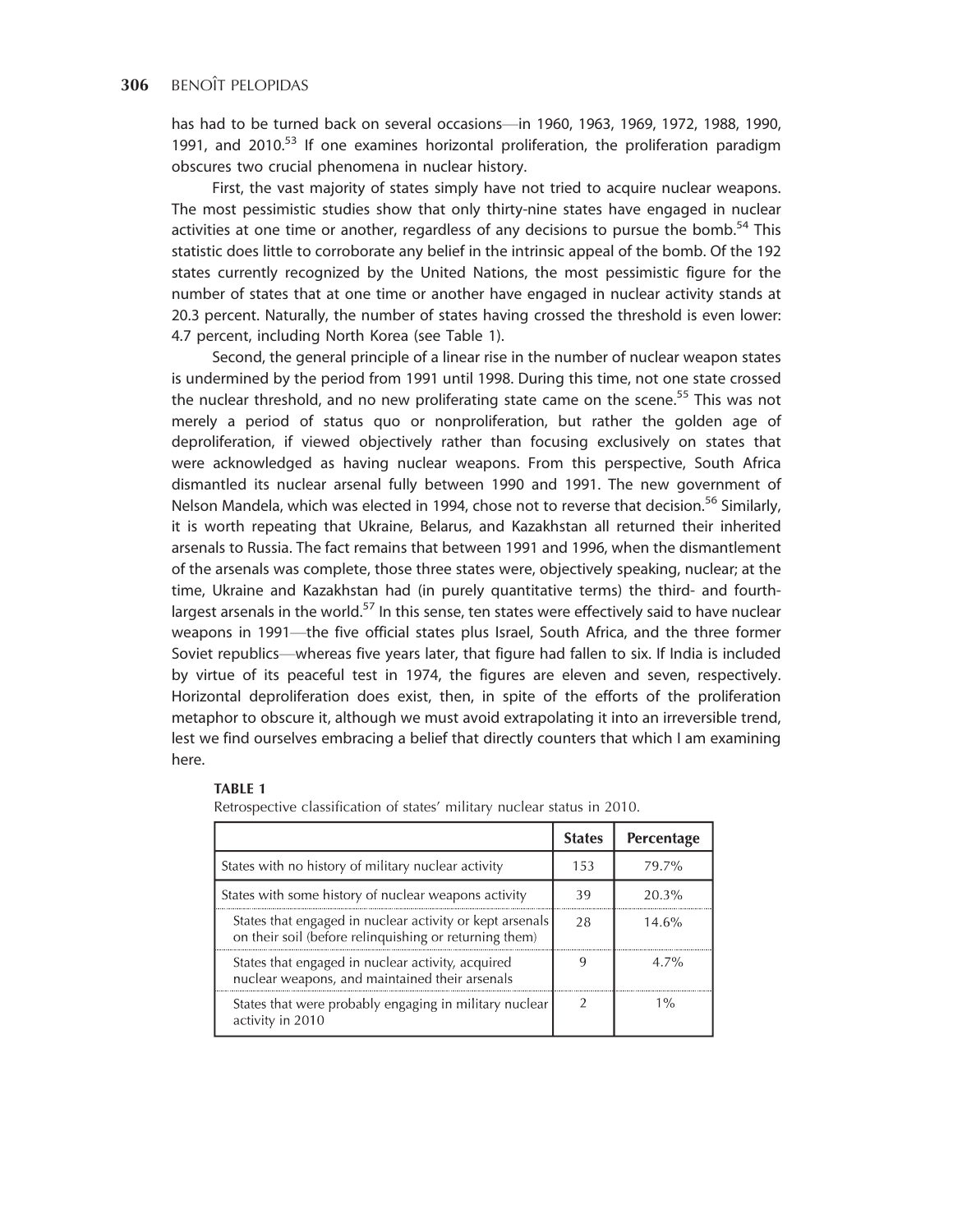Both of these factors lead to the acknowledgement that proliferation and abandonment of nuclear activity are twin exceptions in nuclear history. What is more, successful proliferation is less common than abandonment. Indeed, of all the states that have, at one time or another, harbored ambitions to acquire a nuclear weapon, the majority have abandoned them (twenty-eight states)—and very few (only ten) have succeeded in crossing the threshold.

Thus, these inadequacies of the proliferation paradigm required nuclear experts to critically discuss their biases. Quite ironically, US strategist Bernard Brodie foresaw the two main characteristics of the reification process, no later than 1965, in the following terms: ''It is characteristic of our convictions, in strategy as in all affairs in life, that we tend to regard them as natural and inevitable. However, if we examine the history of the ideas contained in those convictions, we usually find that they have evolved in a definitely traceable way."<sup>58</sup> Beyond the lack of precision in the critical analysis of statesmen's categories and the overall neglect of Brodie's prophetic statement, another failing of the community of US experts stems from the fact that the reification of the proliferation metaphor that took place had strong policy implications that have not always been recognized as such.

## Political Effects of the Proliferation Paradigm

The proliferation paradigm influences the type of possible political action, its preferred modalities, and its timing. These consequences result from the reassessment of past practices and policies provided by the proliferation paradigm.

The paradigm discredits disarmament moves as contrary to the ''direction of history,'' claiming that actions in favor of disarmament would just be utopian and therefore impossible. This linear interpretation of history leads to a focus on arms control instead of disarmament, because it only pretends to slow the pace of the movement of history and not to try to reverse it.<sup>59</sup> Indeed, the notion of arms control was introduced in the late 1950s and then strengthened by the generalization of the above-described metaphor of proliferation.<sup>60</sup> One should note that disarmament is considered utopian for today and tomorrow because in this version of nuclear history, it was such in the past. We have previously seen the persisting suspicion with which past cases of disarmament have been considered. Proliferation being the direction of history, all the past nonproliferation policies will be considered as necessary but not sufficient, and should therefore be preserved in spite of their mixed record.

To assess the political implications of the proliferation paradigm in more detail and see how the paradigm leads to a form of conservatism that limits policy change, I will start from the three deductions that can be drawn from the metaphor of proliferation: the selfbegetting nature of the phenomenon, the logic of a chain reaction, and the pathological connotation related to the phenomenon and transposed to those entities that represent it.

First, the idea of a self-begetting process leads to policies that aim to fight proliferation by ignoring demand and trying to diminish supply. Expert support for such policies will then be coupled with a critique of past policies of openness and sharing of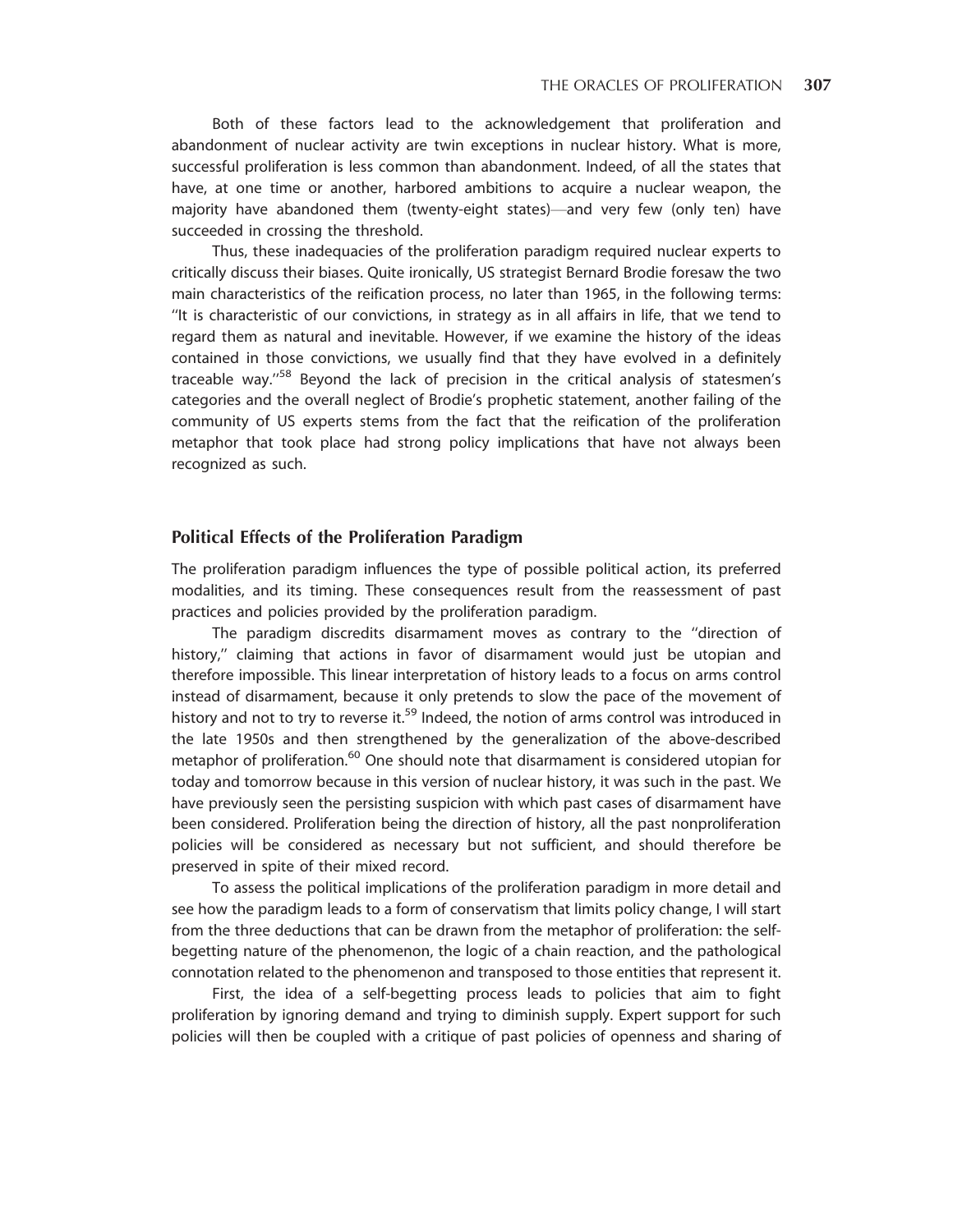nuclear technology as careless actions that speed up the pace of proliferation and a reinterpretation of the NPT as focusing primarily on the goal of nonproliferation.<sup>61</sup> Perhaps the ultimate formulation of this approach was made by an analyst from the Nuclear Suppliers Group who stated that ''the technical inability to make weapons seems a more reliable guarantee of nonproliferation than any solemn international commitment."<sup>62</sup> The most striking effect of this approach has been that, over the last twenty years, the mere possession of a ''significant quantity'' of fissile material has become the criterion bestowing nuclear statehood instead of the actual detonation of a device.<sup>63</sup> Once again, the proliferation paradigm will give the retrospective impression that past policies have been at least partially successful and should therefore be maintained. The failure of policies of denial to prevent poor states like Pakistan and North Korea to get nuclear weapons, as well as the success of China's nuclear program between 1955 and 1964 despite its scarcity of resources, will not be enough to initiate a change in approach, suggesting that it is only the moment of action that can be modified.

Second, the nuclear chain reaction is considered security driven. Therefore, the proliferation paradigm will lead to an emphasis on the past successes of nuclear extended deterrence as a nonproliferation tool, thereby promoting its extension. The proliferation paradigm suggests that this nuclear security guarantee has been a decisive element for states that have not gone nuclear in the past and supposes it will remain so in the future. The cases of France and the United Kingdom, which went nuclear in spite of a nuclear security guarantee, and those of Libya, South Africa, and all the non-nuclear weapon states that do not benefit from such a guarantee, will not cause a change in policy. The conservative implications of the chain reaction argument go beyond that. Indeed, such a view implies that nuclear weapons have been the ultimate security guarantor since their invention and will remain so for the foreseeable future; it implies that the nuclear protector will have to keep more nuclear weapons than it considers necessary for its own security-both in the name of the security of those it protects and in the name of nonproliferation. The only possible change here is limited to the identity of the provider of a nuclear security guarantee.

Third, the pathological connotation fuels the pessimists' and alarmists' arguments and urges action to prevent the spread of nuclear weapons. The proliferation paradigm is supposed to work both for the past and the future, and its incorporation into public speech is supposed to play out as a self-denying prophecy.<sup>64</sup> Acceptance that the proliferation paradigm favors suspicious assumptions and only takes into account surprises with negative outcomes in its understanding of the past is likely to push further the logic of preventive action against the spread of nuclear weapons. This paradigm promotes a suspicious interpretation of uncertainty that leads to scrutiny of states as potential proliferators. Transposing the paradigm to the question of how to anticipate future surprises leads to the consideration that most surprises will be proliferation surprises, some of which are not even conceivable now. Such a position is perfectly reflected by the idea of ''unknown unknowns'' promoted by Donald Rumsfeld (then the US secretary of defense) in a February 12, 2002 press conference—an idea that included only potentially catastrophic surprises. The pathological connotation rejects the possibility of a change in preferences regarding nuclear weapons and often leads to the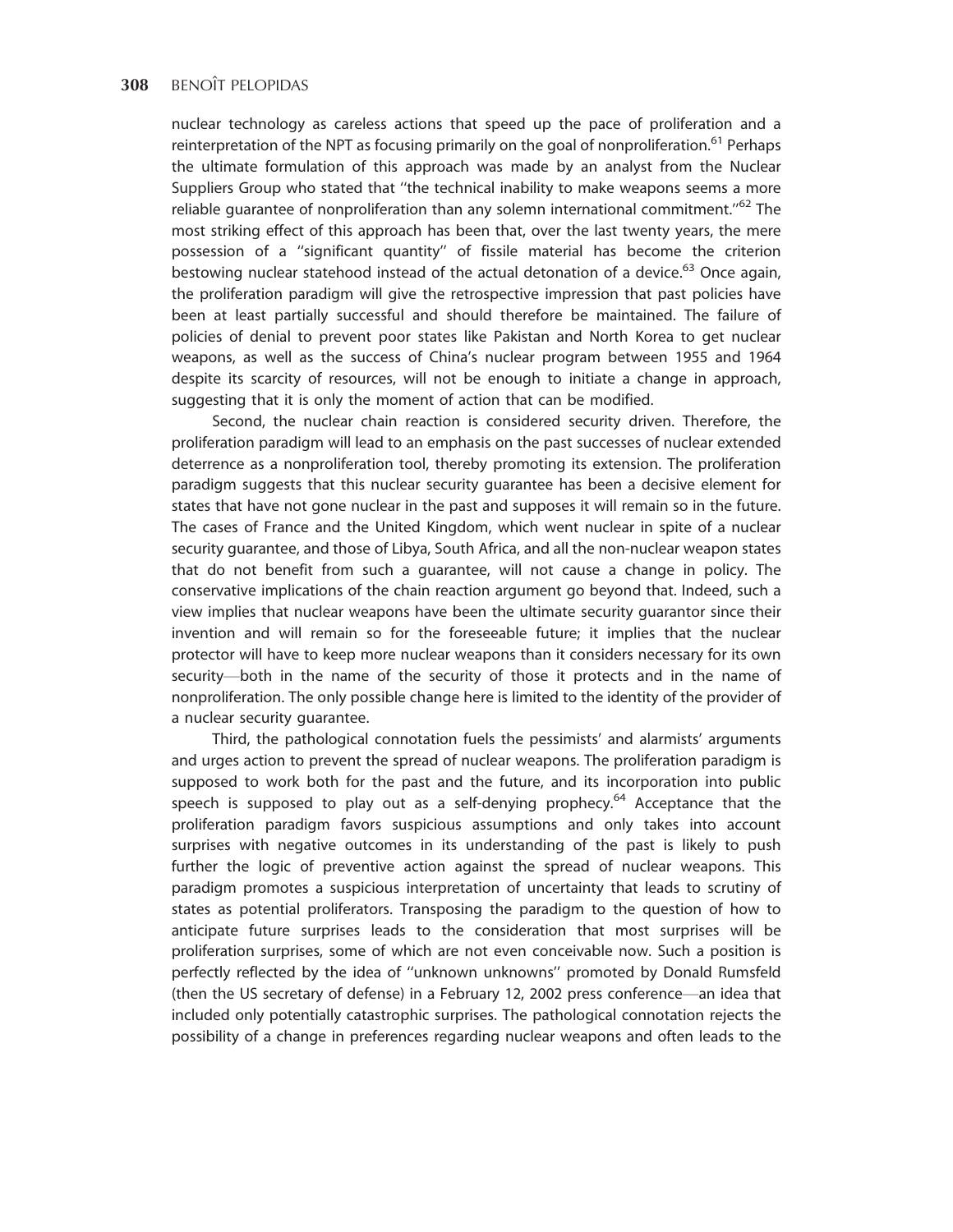idea that only a shock can stop nuclear ambitions. The shock could be preventive strikes or preventive war. The bombing of the Osirak nuclear reactor by the Israeli Air Force is therefore presented as a success that prevented Iraq from obtaining nuclear weapons before Operation Desert Storm. The paradoxical element here is that, as in the previous cases, even the use of violence appears legitimate because the proliferation paradigm regards it as legitimate in the past. Even measures of shock should then be regarded as conservative measures.<sup>65</sup>

## Conclusion: Repoliticizing Policy Makers' View of Nuclear History and Changing Their Expectations of Expert Advice

The proliferation paradigm prevents political innovation and is based on a view of history that strongly overestimates the historical role and appeal of nuclear weapons, leading to ill-conceived policies.<sup>66</sup> It is a fundamentally non-political approach that does not take into account the possibility of change over time in the role and appeal of nuclear weapons.

What needs to be done? In light of the preceding analysis, at least three changes would seem helpful: a reassessment of nuclear history countering the biases of the proliferation paradigm, a reaffirmation of the political dimension of decisions in the realm of nuclear weapons, and a change in what is expected from knowledge providers, be they experts or intelligence agencies.

The first change consists of realizing that nuclear weapons are not, and have never been, intrinsically desirable—and it is wrong to reduce that fact to a lack of capability or security threat. Changing the metaphor and returning to the term "dissemination" instead of ''proliferation'' might remind policy makers to be more careful in the way they connect facts. However, this change in terminology is not a magical solution. Indeed, the metaphor was the core of this view of history, but not its only source. Getting rid of the metaphor may help but will not solve the problem. Even Kenneth Waltz, the leading proponent of the optimistic version of the proliferation paradigm, believes that the term proliferation is less than apt.<sup>67</sup>

Second, political responsibility should be reaffirmed. This implies a recognition that political decisions have to be made in a situation of irreducible uncertainty about the intent and the capability of the other; they are bets based on a hierarchy of values and priorities. When questions about whether nations will acquire nuclear weapons are considered, there cannot be an objective answer, even if advisers present their solutions as absolute truths. Policy makers should not try to escape the tragedy of this situation; they should instead start to think that decision makers on the other side are facing the same kinds of dilemmas. The fact that US presidents have subordinated nonproliferation concerns to other policy priorities in the cases of Israel or Pakistan, for example, in the same way that other nuclear powers have, should be considered carefully. Such consideration calls for a political understanding of nuclear history, rather than the supposed irresistible appeal of nuclear weapons, on the side of suspected states.<sup>68</sup> These words might sound very general, but taken seriously, they lead to a realization that worst-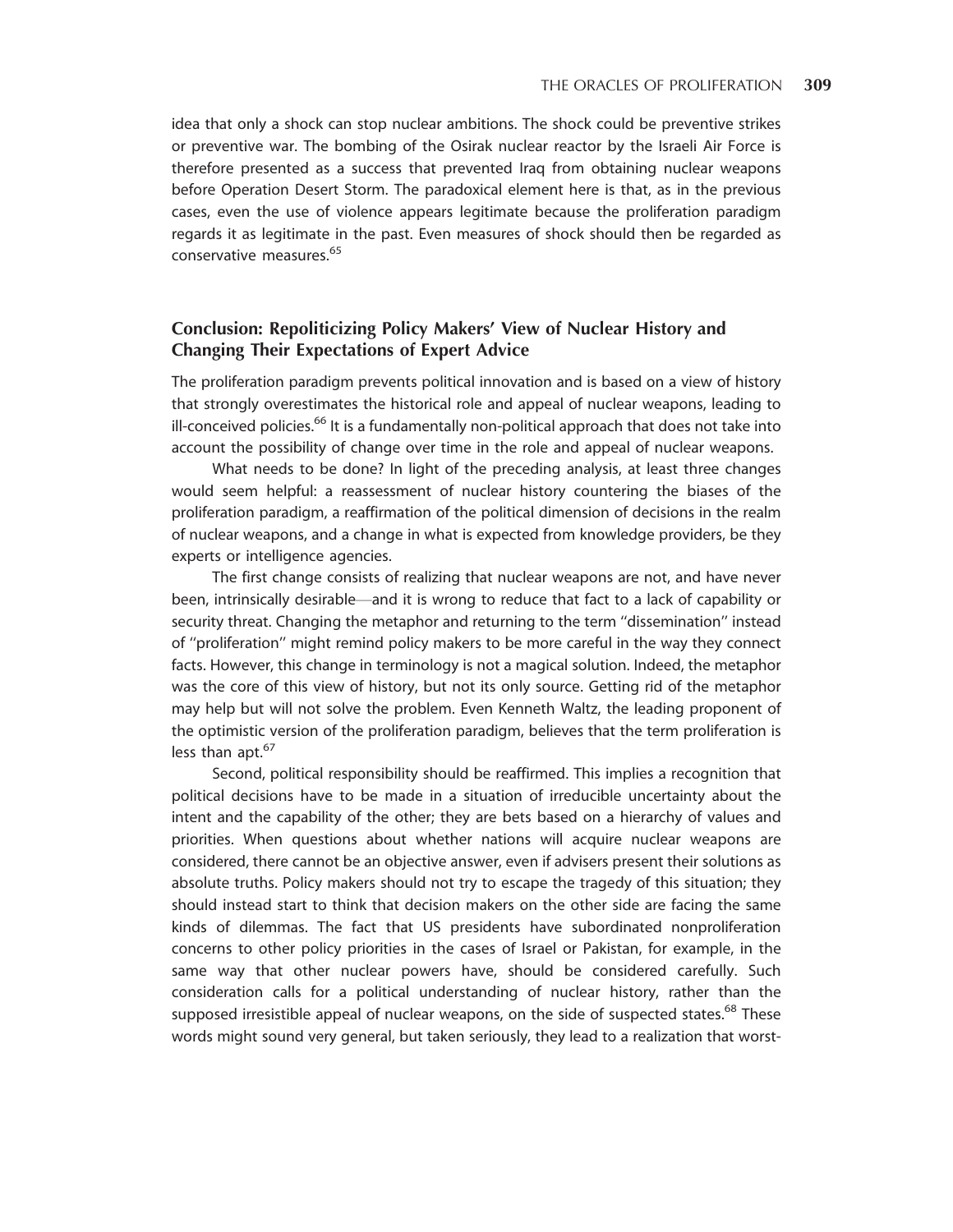case assumptions and ''speeding conservatism'' are neither the only nor the true answers to a political problem, even if they are often presented as such.

The third move that would prove helpful is to reshape what is expected from the experts. Willingly or unwillingly, their judgments are political because they are driven by an understanding of history that is, most often, the proliferation paradigm. So, instead of expecting from them the truth about what is to be done, policy makers would benefit much more from asking for three specific things: as much factual accuracy as possible, recognition of the limits of what can be known, and a much more challenging attitude visà-vis what sounds like consensual truth.<sup>69</sup> Overestimations of what can be known as well as a tendency toward confirmation bias have already been diagnosed as responsible for two major intelligence failures: the absence of weapons of mass destruction in Iraq in 2003 and the lack of anticipation of the attack on Israel in 1973.<sup>70</sup> This last point is not to deny that knowledge informs policy. The point of this article is to say that certainty prevents imagination and creativity in politics and surely prevents any kind of shift from hope to audacity. It is far less sure that this need for certainty coupled with fear and mistrust provides the best guide for prudence.

## ACKNOWLEDGEMENTS

The author thanks Cristina Hansell, Anne Harrington de Santana, David Holloway, Nicola Horsburgh, Jacques Hymans, Sverre Lodgaard, Lisa Luscombe, Ido Oren, Halit Mustafa Tagma, Vasileios Savvidis, Fabian Sievert, Ward Wilson, and the judges of the 2010 McElvany Nonproliferation Challenge for their comments and critiques on earlier drafts.

## NOTES

- 1. Fred Kaplan, The Wizards of Armageddon (New York: Simon & Schuster, 1983), p. 390.
- 2. Ibid.; Grégoire Mallard, "Who Shall Keep the Humanity's 'Sacred Trust'? International Liberals, Cosmopolitans and the Problem of Proliferation," in Grégoire Mallard, Catherine Paradeise, and Ashveen Perlaye, eds., Global Science and National Security: Studies in Historical Sociology of Science (London: Routledge, 2008), pp. 82-119. On the other hand, the post-war scientists' movement was successful in its first major effort, convincing the US Congress to transfer control of the nascent nuclear weapons program from the military to a new civilian agency.
- 3. Thomas S. Kuhn, The Structure of Scientific Revolutions (Chicago: University of Chicago Press, 1962), p. 112.
- 4. This article does not ask why the experts stuck to a biased understanding of history. It merely focuses on how and what follows. For an analysis of why, see Benoît Pelopidas, La séduction de l'impossible. Etude sur le renoncement à l'arme nucléaire et l'autorité politique des experts [The seduction of the impossible: A study on the renunciation of nuclear weapons and the political authority of experts] (Paris: Sciences Po University Press, forthcoming 2011).
- 5. William Potter and Gaukhar Mukhatzanova, ''Introduction,'' in William Potter and Gaukhar Mukhatzanova, eds., Forecasting Nuclear Proliferation in the 21<sup>st</sup> Century-Volume 1: The Role of Theory (Palo Alto: Stanford University Press, 2010), p. 2.
- 6. In his attempt at going beyond optimism and pessimism, Matthew Kroenig focuses on which states will be more affected than others by proliferation and why. In doing so, he remains inside the proliferation paradigm as a direction of history. Matthew Kroenig, ''Beyond Optimism and Pessimism: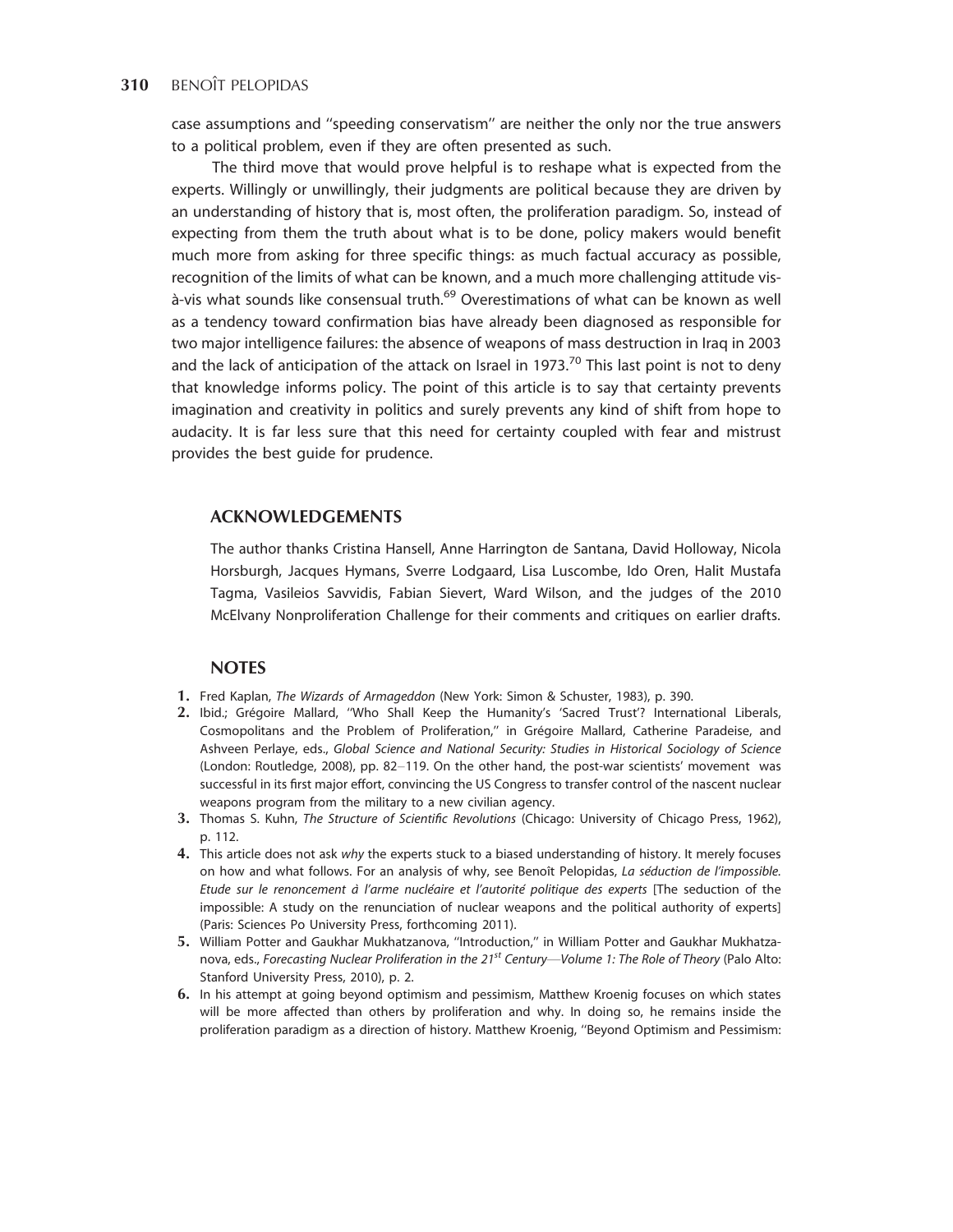The Differential Effects of Nuclear Proliferation,'' Managing the Atom Project, Working Paper 2009-14, November 2009.

- 7. The most prominent attempts at challenging the proliferation paradigm are Jacques Hymans, Psychology of Nuclear Proliferation: Identities, Emotions and Foreign Policy (Cambridge: Cambridge University Press, 2006); Etel Solingen, Nuclear Logics: Contrasting Paths in East Asia and the Middle East (Princeton: Princeton University Press, 2007); and Maria Rost Rublee, Nonproliferation Norms: Why States Choose Nuclear Restraint (Athens: University of Georgia Press, 2009).
- 8. The first authoritative study was Gordon Correra, Shopping for Bombs: Nuclear Proliferation, Global Insecurity, and the Rise and Fall of the A.Q. Khan Network (Oxford: Oxford University Press, 2006).
- 9. Among many others, see Charles D. Ferguson and William C. Potter, with Amy Sands, Leonard S. Spector, and Fred L. Wehling, The Four Faces of Nuclear Terrorism (London: Routledge, 2005); and Michael Levi, On Nuclear Terrorism (Cambridge, MA: Harvard University Press, 2007).
- 10. This is true to the extent that an increase in the number of actors with nuclear weapons is a factor in the rise in the number of nuclear weapons in the world; separate aspects of nuclear security are climate change and biosecurity. See ''Doomsday Clock Overview,'' Bulletin of the Atomic Scientists, undated, <www.thebulletin.org/content/doomsday-clock/overview>.
- 11. Juha A. Vuori, ''A Timely Prophet? The Doomsday Clock as an Aesthetisation of Securitization Moves with a Global Referent Object,'' paper presented to the Fiftieth Annual Convention of the International Studies Association, New York, February 15-18, 2009, p. 22.
- 12. Potter and Mukhatzanova, ''Introduction,'' p. 2.
- 13. The classic statements of Waltz's arguments are Kenneth N. Waltz, The Spread of Nuclear Weapons: More May Be Better, Adelphi Paper No. 171 (London: Oxford University Press, 1981); and Kenneth N. Waltz in Kenneth N. Waltz and Scott D. Sagan, eds. The Spread of Nuclear Weapons: A Debate Renewed (New York: W.W. Norton, 2002), chapters 1 and 3. His point that a theory of international relations cannot predict proliferation is made in Kenneth N. Waltz, ''A Reply,'' Security Studies 4 (1995), p. 803.
- 14. For an example of criticism, see Robert S. Norris, Jeremy Bernstein, and Peter D. Zimmerman, ''An Uncertain Train of Nuclear Events," Nonproliferation Review 16 (2009), pp. 293-301.
- 15. Thomas C. Reed and Danny Stillman, The Nuclear Express, A Political History of the Bomb and its Proliferation (New York: Zenith Press, 2009), p. 319.
- 16. Ibid.
- 17. For example, see William Langewiesche, The Atomic Bazaar: The Rise of the Nuclear Poor (New York: Penguin, 2007); and Sujeet Samaddar, Thinking Proliferation Theoretically,'' Nonproliferation Review 12 (November 2005), p. 435.
- 18. On the origins of the approach in terms of proliferation, see Matthew Woods, ''Inventing Proliferation: The Creation and Preservation of the Inevitable Spread of Nuclear Weapons,'' Review of International Affairs 3 (March 2004), p. 419. For the wording of the Soviet effort to build nuclear weapons as ''proliferation,'' see Michael D. Gordin, Red Cloud at Dawn: Truman, Stalin, and the End of the Atomic Monopoly (New York: Farrar, Straus, and Giroux, 2009), pp. 64, 186, 275.
- 19. For a more detailed analysis of this aspect, see Benoît Pelopidas, "La couleur du cygne sud-africain. Le role des surprises dans l'histoire nucléaire et les effets d'une amnésie partielle" [The color of the South African swan: The role of surprises in nuclear history and the effects of a partial amnesia], Annuaire Français des Relations Internationales [French yearbook of international relations], 2010.
- 20. For a global assessment of the excessive pessimism of forecasters, see Moeed Yusuf, "Predicting Proliferation: The History of the Future of Nuclear Weapons,'' Policy Paper 11, Brookings Institution, January 2009.
- 21. Jeffrey T. Richelson, Spying on the Bomb: American Nuclear Intelligence from Nazi Germany to Iran and North Korea (New York: W.W. Norton, 2006), pp. 373-400.
- 22. Hans Blix, Disarming Iraq: The Search for Weapons of Mass Destruction in Iraq (New York: Pantheon, 2004), p. 256.
- 23. Harald Müller and Andreas Schmidt, "The Little-Known Story of De-Proliferation," in Forecasting Proliferation in the 21<sup>st</sup> Century-Volume 1: The Role of Theory, pp. 124-158. On the difficulty for international security experts to adapt their assumptions to contradicting data, see Richard Hermann and Jong Kun Choi, ''From Prediction to Learning: Opening Experts' Minds to Unfolding History,'' International Security 31 (Spring 2007).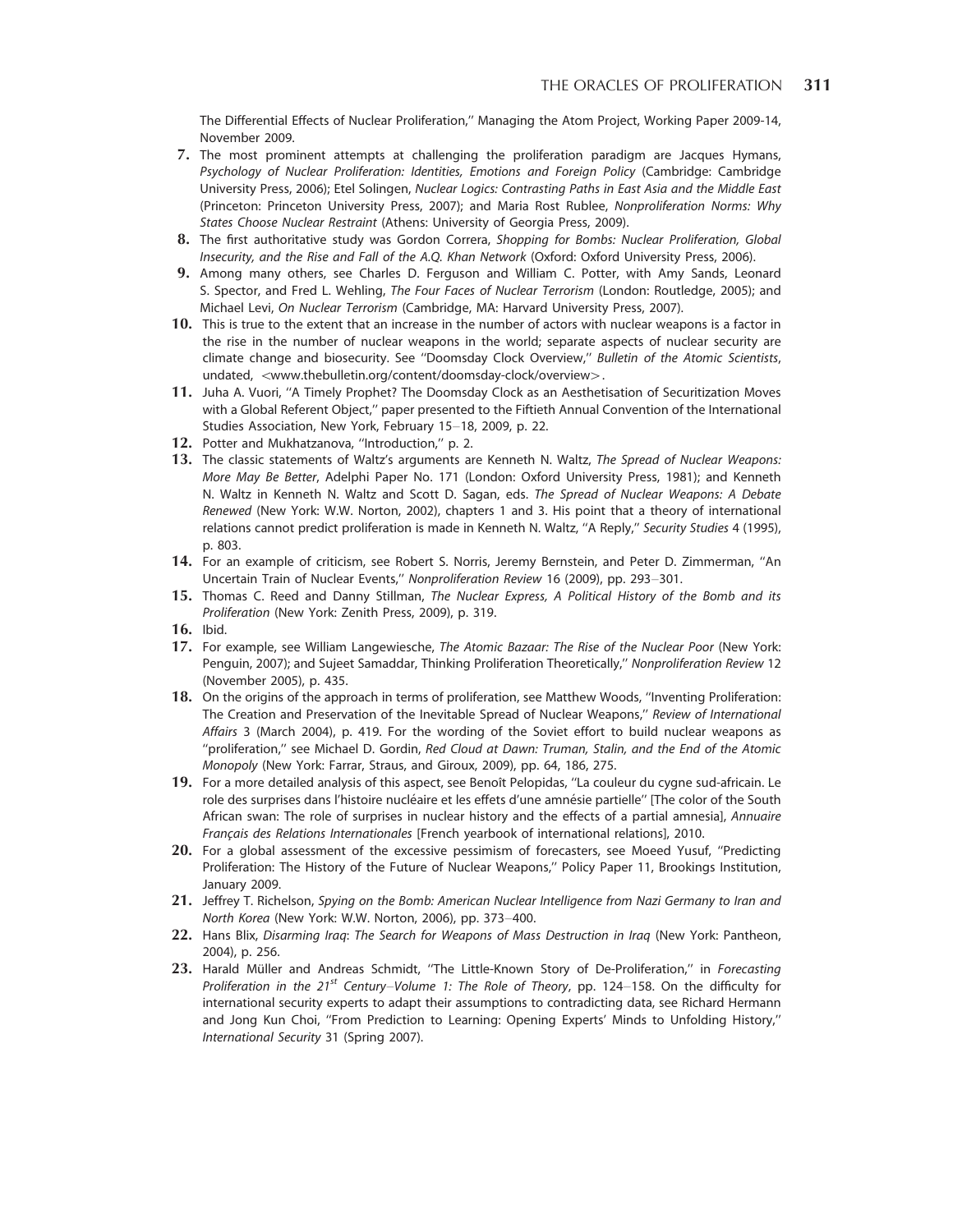- 24. Benoît Pelopidas, "Critical Thinking about Nuclear Weapons," Nonproliferation Review 17 (March 2010), pp. 189-96.
- 25. Albert Wohlstetter, "Nuclear Sharing: NATO and the  $N + 1$  Country," Foreign Affairs 39 (April 1961), p. 367.
- 26. Potter and Mukhatzhanova, ''Introduction,'' p. 2.
- 27. Max Black, Models and Metaphors (New York: Cornell University Press, 1962), pp. 42, 44-45. On the role of metaphors and the way they shape perceptions, see George Lakoff and Mark Johnson, Metaphors We Live By (Chicago: University of Chicago Press, 2003). For an early approach to proliferation as a metaphor, see David Mutimer, ''Reimagining Security: The Metaphors of Proliferation,'' in Keith Krause and Michael C. Williams, eds., Critical Security Studies (Minneapolis: University of Minnesota Press, 1997); and his further elaboration in David Mutimer, The Weapons State: Proliferation and the Framing of Security (Boulder, CO: Lynne Rienner, 2000).
- 28. On metaphors in scientific discourse, see for instance Roger Jones, Physics as Metaphor (Minneapolis: University of Minnesota Press, 1982). On the need for a reflexive use of metaphors, see Francois Ascher, "La métaphore est un transport. Des idées sur le mouvement au mouvement des idées" [Metaphor is transport: from ideas on movement to movement of ideas], Cahiers internationaux de sociologie 63 (January 2005).
- 29. David Santoro, ''Treating Proliferation: An Oncological Approach to the Spread of Nuclear, Biological and Chemical Weapons," PhD diss., McQuarie University, 2008, pp. 4-7.
- 30. Mutimer, The Weapons State.
- 31. Oxford English Dictionary, 1983, p. 1,448.
- 32. For a critical assessment of the notion, see Scott D. Sagan, ''Nuclear Latency and Nuclear Proliferation,'' in Forecasting Proliferation in the 21<sup>st</sup> Century (Palo Alto, CA: Stanford University Press, 2010), pp. 80-101.
- 33. United Nations, ''Note by the President of the Security Council,'' S/23500, January 31, 1992, <www.francetnp2010.fr/IMG/pdf/Declaration\_CSNU\_1992.pdf>.
- 34. For an analysis and a systematic critique of this view that I label capacity determinism, see Pelopidas, La seduction de l'impossible [The seduction of the impossible], ch. 3.
- 35. Jacques Hymans, "Theories of Nuclear Proliferation: The State of the Field," Nonproliferation Review 13 (November 2006), p. 456.
- 36. Dagobert L. Brito and Michael D. Intriligator, ''The Economic and Political Incentives to Acquire Nuclear Weapons,'' Security Studies 2 (1993), p. 301.
- 37. Mutimer, ''Reimagining Security,'' p. 213.
- 38. Jim Walsh, ''Bombs Unbuilt: Power, Ideas and Institutions in International Politics,'' PhD diss., MIT, 2001, p. 5.
- 39. Scott D. Sagan, ''Why Do States Build Nuclear Weapons? Three Models in Search of a Bomb,'' International Security 21 (Winter 1996-97), pp. 58-59; Potter and Mukhatzanova, "Introduction," p. 1.
- 40. Solingen, Nuclear Logics, pp. 288-89.
- 41. Mitchell B. Reiss, Bridled Ambitions: Why Countries Constrain Their Nuclear Capabilities (Washington, DC: Woodrow Wilson Center Press, 1995), pp. 8–12, 33–35; Jean DuPreez and Thomas Maettig, "From Pariah to Nuclear Poster Boy: How Plausible is a Reversal?'' in Potter and Mukhatzanova, eds., Forecasting Nuclear Proliferation in the 21<sup>st</sup> Century—Volume 1.
- 42. William C. Potter, ''The Politics of Nuclear Renunciation: The Cases of Belarus, Kazakhstan and Ukraine,'' Henry L. Stimson Center, Occasional Paper 22, April 1995; William C. Potter, ''Back to the Future: The Contemporary Relevance of the Nuclear Renunciation Decisions by Belarus, Kazakhstan, and Ukraine,'' Paper delivered to the Nobel Symposium: Oscarborg, June 25-27, 2009; and Nikolai Sokov, "Ukraine: A Post-Nuclear Country," in Potter and Mukhatzanova, Forecasting Nuclear Proliferation in the 21<sup>st</sup> Century-Volume 1.
- 43. On Libya's attempts to get nuclear weapons under Qaddafi, see Malfrid Braut-Hegghammer, ''Libya's Nuclear Turnabout: Perspectives from Tripoli," Middle East Journal 62 (Spring 2008), pp. 58-63; Rublee, Nonproliferation Norms, p. 152; and Solingen, Nuclear Logics, p. 213. On the importance of 1992 as a turning point, see Braut-Hegghammer, "Libya's Nuclear Turnabout"; Wyn. Q. Bowen, Libya and Nuclear Proliferation: Stepping Back from the Brink (London: Oxford University Press, 2006), ch. 3; and Harald Müller, "The Exceptional End to the Extraordinary Libyan Nuclear Quest," in Morten Bremer Maerli and Sverre Lodgaard, eds., Nuclear Proliferation and International Security (London: Routledge, 2007), p. 77.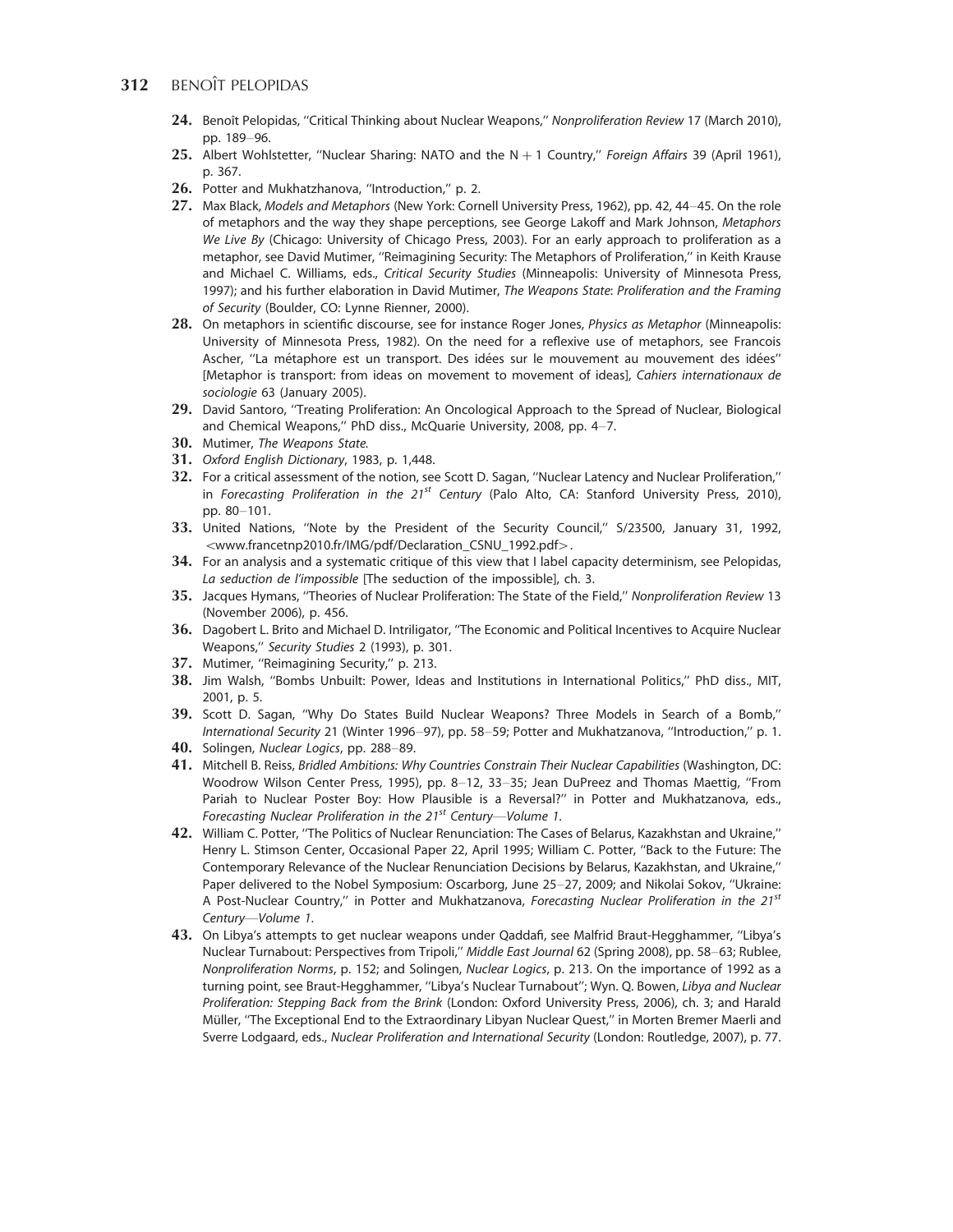On how quick and verifiable the Libyan dismantlement was, see Bowen, Libya and Nuclear Proliferation, ch. 4; Joseph Cirincione, Jon B. Wolfsthal, and Miriam Rajkumar, Deadly Arsenals (Washington, DC: Carnegie Endowment for International Peace, 2005), p. 317.

- 44. Peter Lavoy, "Nuclear Proliferation over the Next Decade: Causes, Warning Signs, and Policy-Responses,'' Nonproliferation Review 13 (November 2006), p. 440.
- 45. On Germany, see John Mearsheimer, ''Back to the Future: Instability in Europe after the Cold War,'' International Security 15 (1990), p. 38; on, Japan, see Christopher Layne, ''The Unipolar Illusion: Why New Great Powers Will Rise,'' International Security 17 (Spring 1993), p. 37.
- 46. For an in-depth analysis of this puzzle, see Jacques Hymans, Implementing Nuclear Ambitions: Politics, Profossionalism, and Technical Achievement (Cambridge: Cambridge University Press, forthcoming).
- 47. Harald Müller and Andreas Schmidt, 'The Little-Known Story of De-Proliferation: Why States Give Up Nuclear Weapons Activities,'' paper presented to the Forty-Ninth Annual Convention of the International Studies Association, San Francisco, 2008, p. 25.
- 48. Solingen, Nuclear Logics, ch. 11; Rublee, Nonproliferation Norms, ch. 4.
- 49. Prime Minister David Ben-Gurion and Shimon Peres had made up their minds earlier, but formal Israeli decisions to go for the bomb were only taken in 1957-58. Avner Cohen, Israel and the Bomb (New York: Columbia University Press, 1998), p. 137.
- 50. Rublee, Nonproliferation Norms, p. 108; Solingen, Nuclear Logics, p. 234.
- 51. Solingen, Nuclear Logics, p. 233-34.
- 52. Rublee, Nonproliferation Norms, pp. 107, 112.
- 53. The ''Doomsday Clock'' displays nuclear risk in general, but I have assumed that proliferation is an essential component in such risk.
- 54. Ariel Levite identifies thirty-eight proliferators, if the four that he lists as ambiguous are included. See Ariel Levite, "Never Say Never Again: Nuclear Reversal Revisited," International Security 27 (Winter 2002-3), p. 62. The states are: Algeria, Argentina, Australia, Belarus, Brazil, Canada, China, Egypt, Finland, France, Germany, Greece, India, Indonesia, Iran, Iraq, Israel, Italy, Japan, Kazakhstan, Libya, the Netherlands, North Korea, Norway, Pakistan, Romania, South Africa, South Korea, the Soviet Union/ Russia, Spain, Sweden, Switzerland, Taiwan, Turkey, Ukraine, the United Kingdom, the United States, and Yugoslavia. I add Syria, in light of the suspicion surrounding the facility that Israel bombed on September 6, 2007. I am reluctant to label Ukraine, Belarus, and Kazakhstan as proliferating states because they were not independent when a portion of the Soviet arsenals was set up within their borders. The fact that all three states have had separate seats at the UN General Assembly does not seem sufficient grounds on which to cancel out this fact. These states inherited arsenals that had seen nuclear activity, but they are not proliferators. Harald Müller and Andreas Schmidt, meanwhile, maintain that thirty-six states have undertaken nuclear activities at some point in history, regardless of which states had or had not explicitly decided to make a bomb (see Müller and Schmidt, "The Little-Known Story of De-Proliferation''). It is important to note that some studies put forward a significantly lower total of proliferating states, but Müller and Schmidt argue convincingly against those studies.
- 55. Müller and Schmidt, "The Little-Known Story of De-Proliferation," p. 8. They make no mention of Syria, whose military aims remain open to doubt. In the absence of any conclusive evidence, I do not consider Syria to have been a new proliferator during the period in question. Furthermore, some sources suggest that Damascus launched a nuclear program in 1979; that is to say, prior to the period being examined. See ''Syria Profile: Nuclear Overview,'' Nuclear Threat Initiative, July 2009,  $\leq$ www.nti.org/e\_research/profiles/Syria/Nuclear/index.html $>$ . This point however needs to be qualified further. Indeed, the fact that Pakistan could react to the Indian tests by detonating six of its own devices within two weeks leads one to wonder whether Pakistan had its weapons ready before its 1998 test. Thanks to Sverre Lodgaard for this remark.
- 56. Helen Purkitt and Stephen Burgess, South Africa's Weapons of Mass Destruction (Bloomington: Indiana University Press, 2005), chs. 6, 7, and 8.
- 57. Two questions have yet to be discussed, though I do not have space to go into them in detail here: the matter of launch codes and that of testing sites. Indeed, in order for Ukraine to have been able to acquire a truly independent arsenal, it would have needed access to the launch codes for its missiles and would have had to become able to change the targets of that same arsenal. (Interview with Robert C. Nurick of the James Martin Center for Nonproliferation Studies, Washington, DC, on April 4, 2008.) Ukraine had neither an independent satellite system to monitor missiles nor a testing site.